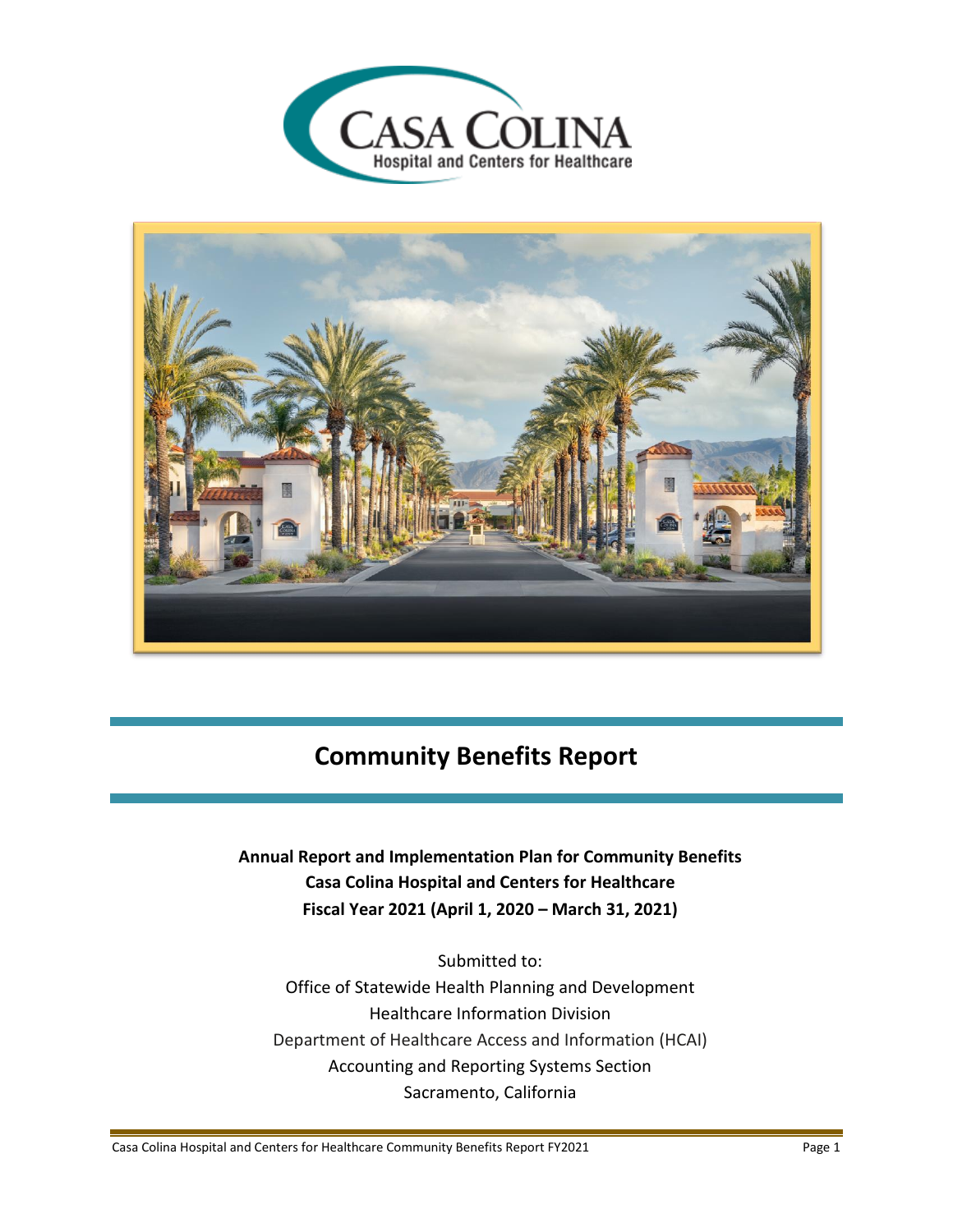# **Table of Contents**

| About Casa Colina Hospital and Centers for Healthcare                | 3                       |
|----------------------------------------------------------------------|-------------------------|
| <b>Inpatient Hospital Services</b>                                   | 4                       |
| <b>Outpatient and Other Services</b>                                 | 5                       |
| <b>Awards and Recognitions</b>                                       | 7                       |
| <b>Growth and Progress</b>                                           | $\overline{\mathbf{z}}$ |
| <b>Mission, Vision, and Values</b>                                   | 8                       |
| <b>Governance: Board of Directors</b>                                | 9                       |
| <b>Caring for Our Community</b>                                      | 10                      |
| <b>Community Benefit Activities to Address Priority Health Needs</b> | 12                      |
| <b>Subsidized Health Services</b>                                    | 19                      |
| <b>Financial Summary of Community Benefits</b>                       | 22                      |
| <b>Community Health Needs Assessment: Summary</b>                    | 23                      |
| <b>Community Benefits Implementation Plan FY2022</b>                 | 24                      |
| <b>Contact Information</b>                                           | 28                      |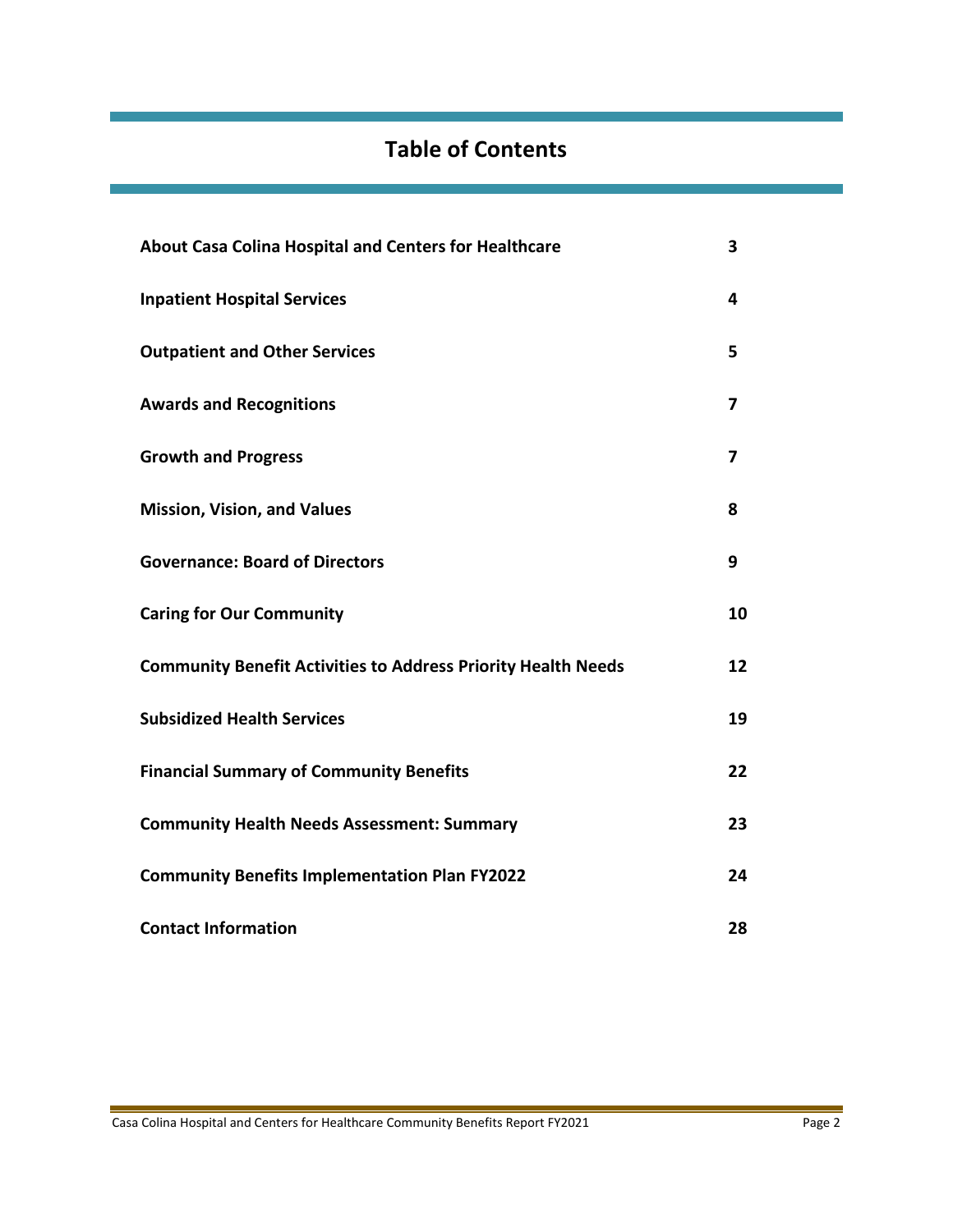## **About Casa Colina Hospital and Centers for Healthcare**

#### **History**

Casa Colina Hospital and Centers for Healthcare is a nonprofit, freestanding, communitygoverned organization based in Pomona, California. Founded in 1936, Casa Colina's original focus was on treatment for children recovering from polio and other disabling diseases. In the decades that followed, Casa Colina has expanded its continuum of care to include a state-ofthe-art hospital, residential rehabilitation and long-term care beds, as well as a broad range of outpatient services that includes physician specialty clinics, physical therapy, occupational therapy, speech therapy, neuropsychology, diagnostic imaging, children's services, and an outdoor recreation program for people with illnesses and disabilities. Casa Colina's 85-year legacy of hope and healing has helped tens of thousands with disabilities to maximize their health and independence and return to the highest-possible level of function.

#### **Legacy of Healing**

In 1936, Frances Eleanor "Mother" Smith founded Casa Colina in response to the polio outbreak. In a hacienda-style house in Chino, California, she created a place to care for children with polio and teach them how to regain their mobility, functionality, and self-esteem. In the process, Casa Colina developed groundbreaking physical therapy modalities for polio patients. After Jonas Salk developed a polio vaccine in the early 1950s, Casa Colina broadened its services to care for patients of all ages with physical injuries, illnesses, and disabilities.

Casa Colina Hospital and Centers for Healthcare has grown into a network of integrated services. The hospital operates under the corporate umbrella of Casa Colina, Inc. (CCI). The hospital provides services through its acute rehabilitation unit, medical-surgical unit, intensive care unit, surgical suites, outpatient therapy services, physician specialty clinics, satellite outpatient clinic in Azusa, and a pediatric outpatient clinic. Other Casa Colina entities extend the continuum of care and include the Transitional Living Center, long-term residential care facilities in Apple Valley and Lucerne Valley, a diagnostic imaging center, and an adaptive sports and recreation program.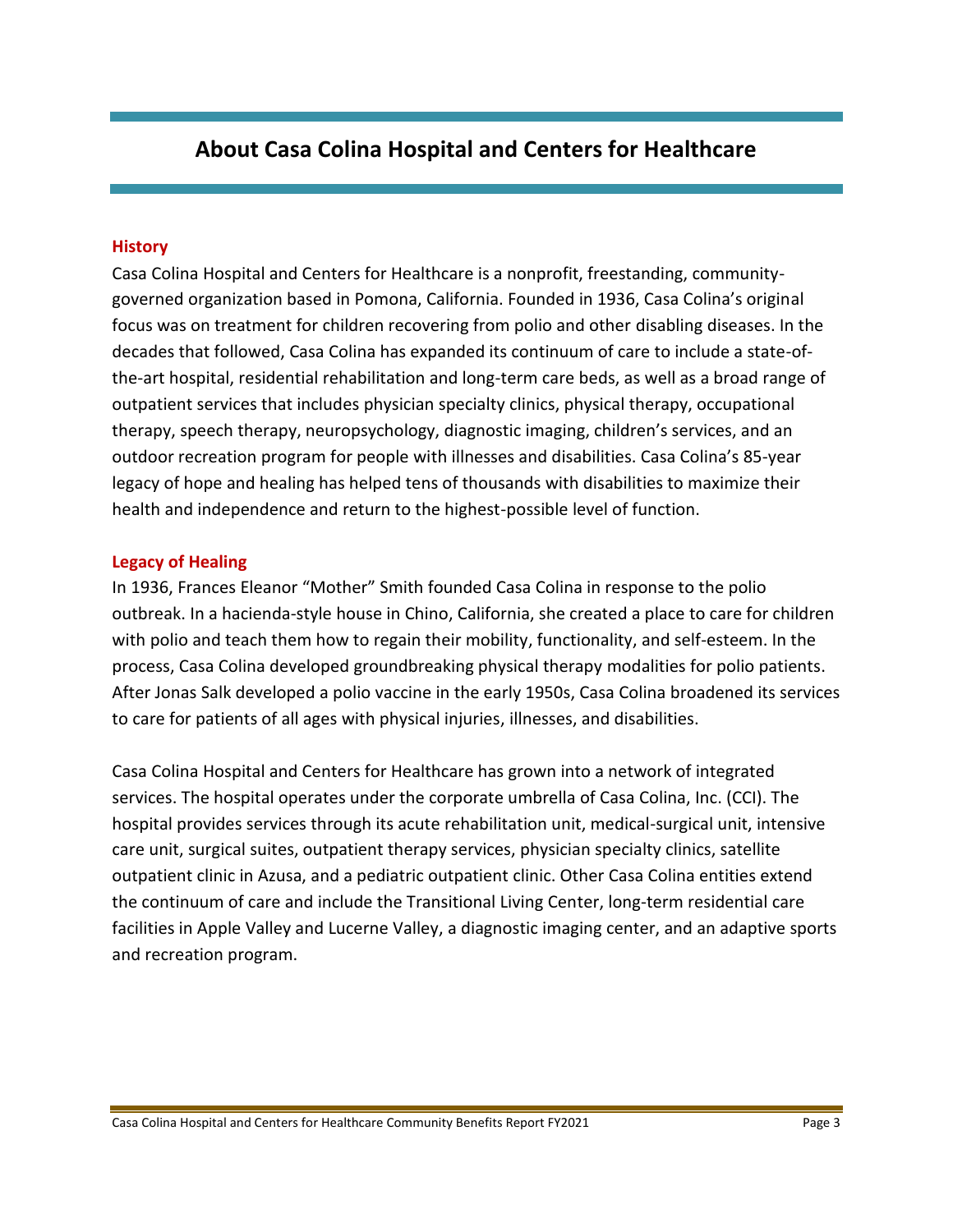## **Inpatient Hospital Services**

Accredited by the Joint Commission, Casa Colina Hospital offers inpatient medical, surgical, and rehabilitative services. To ensure optimal treatment for every patient, Casa Colina has developed proven clinical pathways for individuals recovering from a variety of disabling neurological and orthopedic conditions. Our programs for brain injury, spinal cord injury, orthopedics, and stroke are renowned, combining innovative treatment methods with state-ofthe-art equipment to achieve outcomes well above the national average.

Our specialized inpatient rehabilitation programs have earned national recognition for excellence in addressing neurological and orthopedic conditions, with a continuum of medical and rehabilitative care for patients recovering from brain injury, stroke, spinal cord injury, and orthopedic injury and disease. With experienced, multidisciplinary care teams, we are able to tailor each rehabilitation program to the unique needs of the patient.

## **Acute Rehabilitation Wing**

Casa Colina provides inpatient rehabilitation services in a state-of-the-art, 68-bed Acute Rehabilitation Wing, treating a range of neurological and orthopedic conditions including brain injury, spinal cord injury, stroke, respiratory disorders, multiple trauma, wounds, and burns. Patient care is supervised by a physician specializing in physical medicine and rehabilitation. The Wing offers innovative technology and equipment that includes spacious, well-appointed therapy gyms, outdoor therapy gardens, hyperbaric chambers, and an assistive technology center. Each patient receives three daily hours of therapy a minimum of five days a week, as well as more than 6.5 daily hours of licensed nursing care.

#### **Medical-Surgical Wing/ICU**

Casa Colina Hospital provides a range of inpatient medical-surgical services and is home to three spacious surgical suites with the most advanced surgical technology, a multi-modality procedure room, a six-bed Intensive Care Unit, and 25 private medical-surgical telemetry beds designed for the comfort of patients and families. Here, the region's top surgeons perform highly specialized surgical procedures using robotic technology for minimally invasive surgical procedures.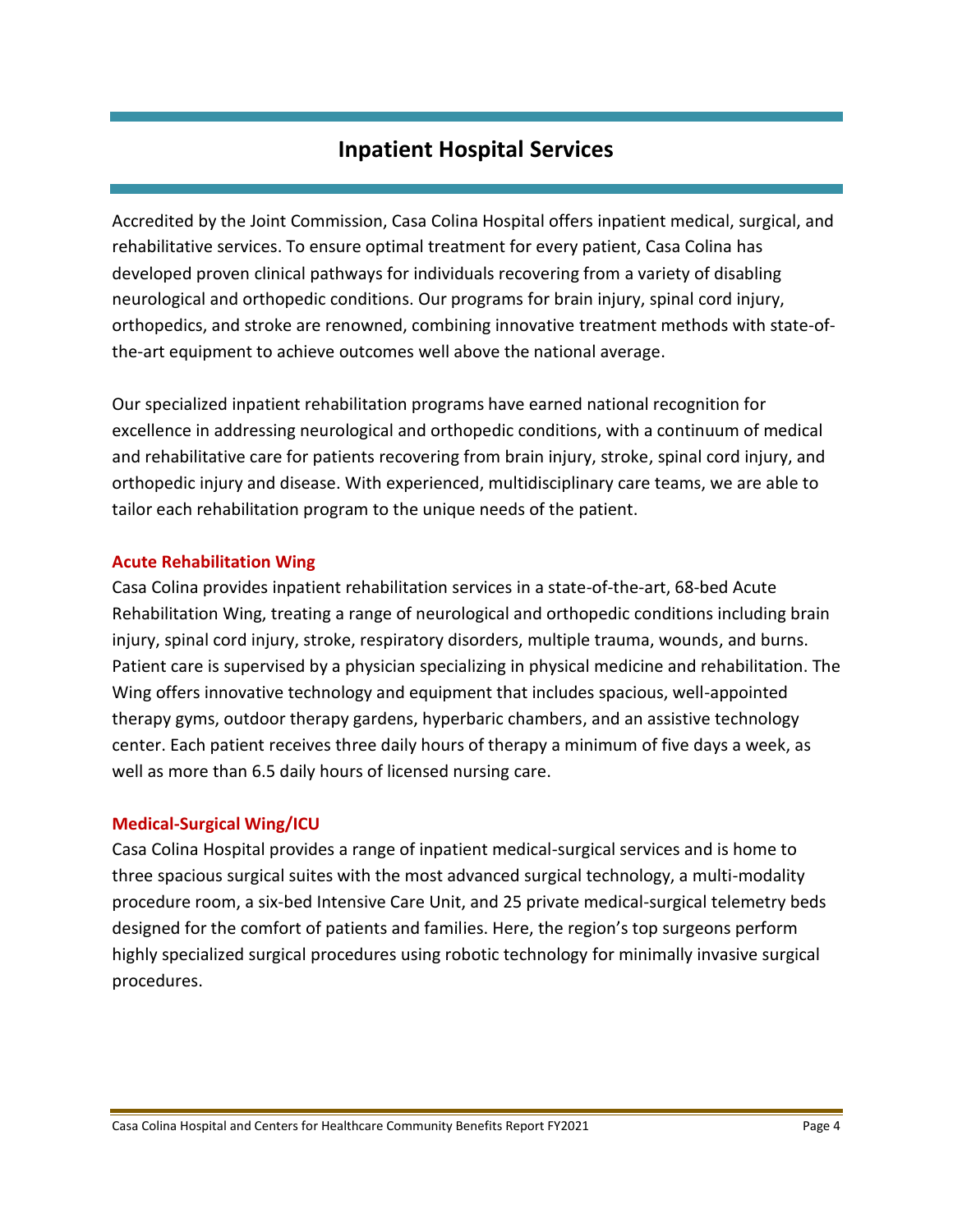## **Outpatient and Other Services**

Casa Colina offers outpatient services to treat a variety of orthopedic and neurological conditions. Casa Colina also offers specialty programs for spine and back pain, audiology, sports medicine, adaptive driver training, exoskeleton/robotic assistive technology, lymphedema, and technology for balance and vestibular issues. Our therapists hold specialty certifications in neurology, orthopedics, pediatrics, and other specialized care.

## **Outpatient Center**

Casa Colina's Outpatient Center offers physician-directed care to diagnose and treat a variety of injuries and illnesses. Services offered include physician specialty clinics, diagnostic imaging center, physical therapy, occupational therapy, speech language pathology, and neuropsychology/psychological services. A



variety of interdisciplinary therapy services are provided for people with functional impairments due to neurological or orthopedic injuries, surgeries, or disease. Certified hand therapy, aquatic therapy, and sports medicine services are also provided.

## **Children's Services Center**

Casa Colina offers a variety of programs for children aged one month to 15 years with various disabilities or developmental disorders. A Pediatric Neurologist specializing in the area of Autism Spectrum Disorders provides assessments of children with cognitive and physical delays. Physical, occupational, and speech therapists and early intervention specialists offer services across seven key areas of development: gross motor skills, fine motor skills, expressive language skills, receptive language, cognitive skills, socialization, and self-help.

## **Azusa Center**

The Casa Colina Azusa Center is a hospital-based outpatient facility treating patients with orthopedic and neurological conditions. Azusa Center offers a variety of services, including physical and occupational therapies, speech-language pathology, certified hand therapy, and sports medicine.

Casa Colina Hospital and Centers for Healthcare Community Benefits Report FY2021 Page 5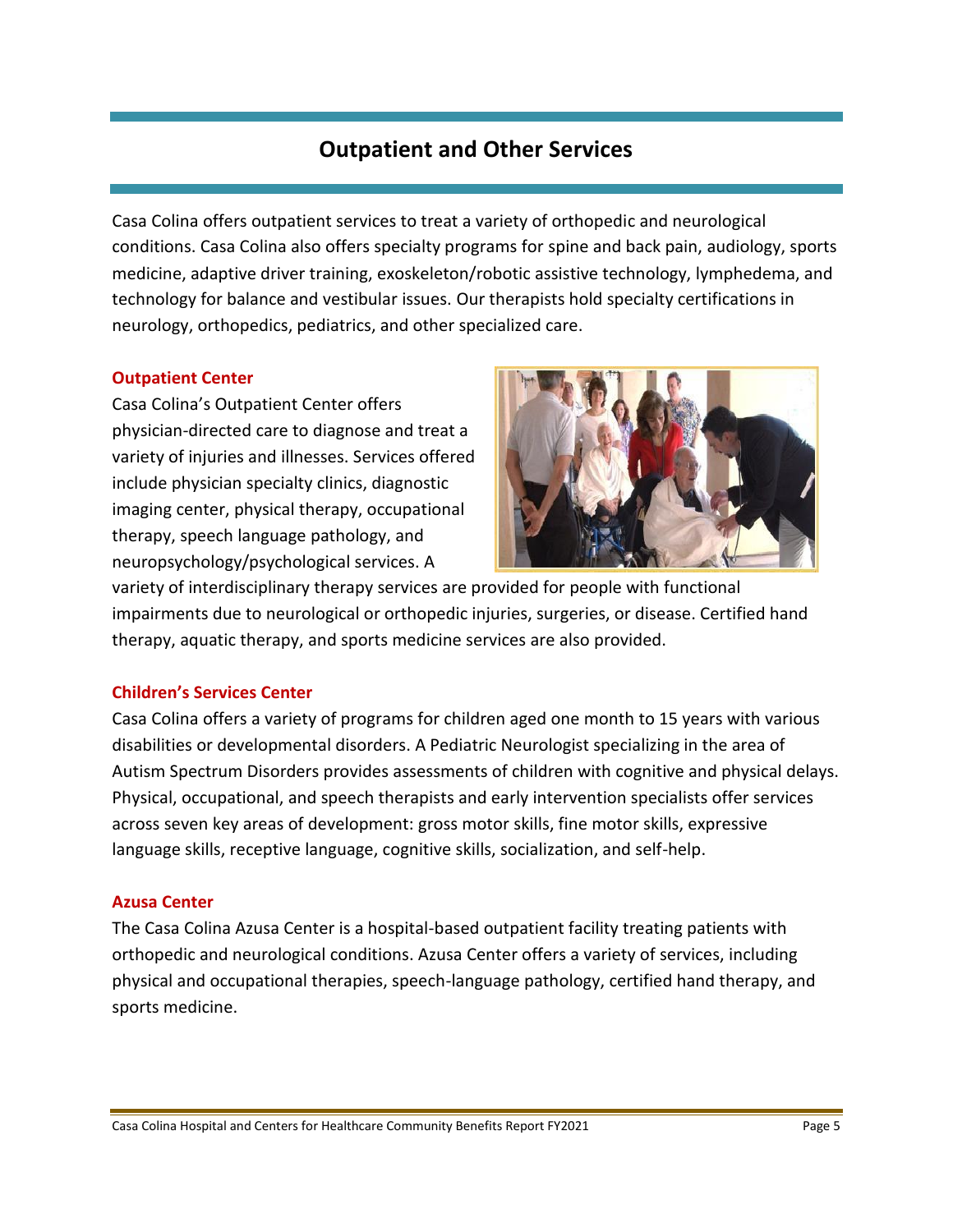#### **Physician Specialty Clinics**

Casa Colina's physician specialty clinics feature an array of medical specialists in one location. From Multiple Sclerosis, Ehlers-Danlos Syndromes, and Parkinson's disease to Cardiology, Geriatrics, and Wound Care, our physicians collaborate with experienced therapy teams to treat a range of medical conditions. Our Physical Medicine & Rehabilitation (PM&R) physicians aim to enhance and restore functional ability and quality of life to people with physical impairments and disabilities. During Covid-19 our Infectious Disease (ID) physicians were critical to ensure the safety of our patients, staff, and community. Our ID specialized physicians treat acute and chronic infections of known/unknown etiologies.

#### **Outdoor Adventures**

The Outdoor Adventures program provides adaptive recreation experiences to individuals with a wide range of disabilities. This therapeutic program emphasizes ability over disability and encourages participants to experience success both physically and emotionally.



## **Residential Care**

Accredited by the Commission on Accreditation of Rehabilitation Facilities, Casa Colina's Transitional Living Center (TLC) is a 46-bed short-term residential rehabilitation facility that offers a bridge between acute rehabilitation and home. TLC residents experience significant gains in physical and cognitive abilities through rigorous daily therapy. In addition to residential rehabilitation, the TLC offers day treatment and home and community services.

## **Long-term Residential Care**

Casa Colina's satellite locations in Apple Valley and Lucerne Valley provide structured or semiindependent living programs to meet the unique needs of individuals with traumatic brain injury. Our Padua Village Residential Program in Claremont is home to 12 licensed beds for adults with developmental disabilities.

## **Research Institute**

A distinction of Casa Colina is the Research Institute, which conducts translational and clinical research to measure the impact of rehabilitation treatments, identify new interventions, and improve outcomes. Casa Colina collaborates with leading scientists and researchers at academic institutions, including the California Institute of Technology, Harvard Medical School, UCLA, and USC, as well as local universities and innovative technology companies.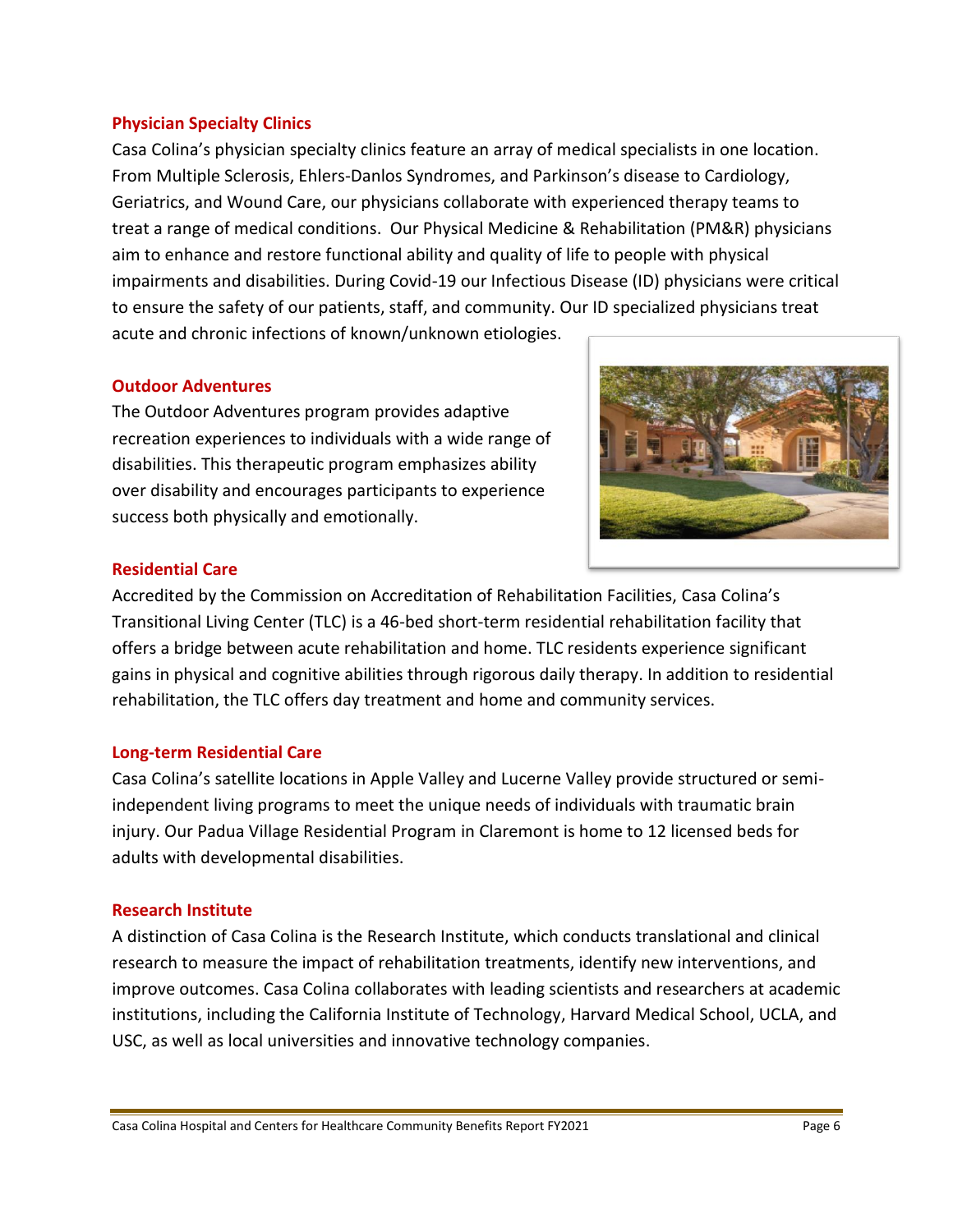## **Awards and Recognitions**

Casa Colina was the recipient of a number of awards and accolades for FY2021:

- Hospital Consumer Assessment of Healthcare Providers and Systems (HCAHPS) Top 27 Patient-Recommended Hospital
- Healthgrades 100 Best Hospitals for Spine Surgery
- Healthgrades Joint Replacement Excellence Award
- Healthgrades Five-Star Recipient for Spinal Fusion Surgery
- Healthgrades Pulmonary Care Excellence Award
- Healthgrades Five-Star Recipient for Back Surgery
- Healthgrades Five-Star Recipient for Treatment of Pneumonia
- Healthgrades Five-Star Recipient for Total Hip Replacement
- Healthgrades Five-Star Recipient for Total Knee Replacement
- *Inland Valley Daily Bulletin* and *San Gabriel Valley Tribune* Readers' Choice Award

## **Growth and Progress**

Ongoing renovations in the Dr. S. Jerome & Judith D. Tamkin Outpatient Center have resulted in improved and increased treatment areas for a variety of programs and services. Casa Colina has successfully converted the Tamkin Education Rooms—which previously served as employee and community meeting space—into additional treatment areas, allowing us to accommodate a greater number of patients while maintaining social distancing during the Covid-19 pandemic.

The Inland Neurosurgery Institute (INI) expanded its practice with over 3,000 square feet of new treatment and office space to allow for the recruitment of at least one additional surgeon. Home to some of Southern California's most renowned neurosurgeons, INI provides leadership and support to Casa Colina's comprehensive Spine Program and other neurological services on campus.

In FY2021, Casa Colina completed a new residence that will house four individuals undergoing neurological recovery at our Transitional Living Center. The residence offers an increased level of semi-independent living for appropriate TLC residents to better prepare them for reintegration into home and community life. The fully furnished two-bedroom home features ADA-compliant ramps, widened doorways, and accessible bedrooms and restrooms, as well as a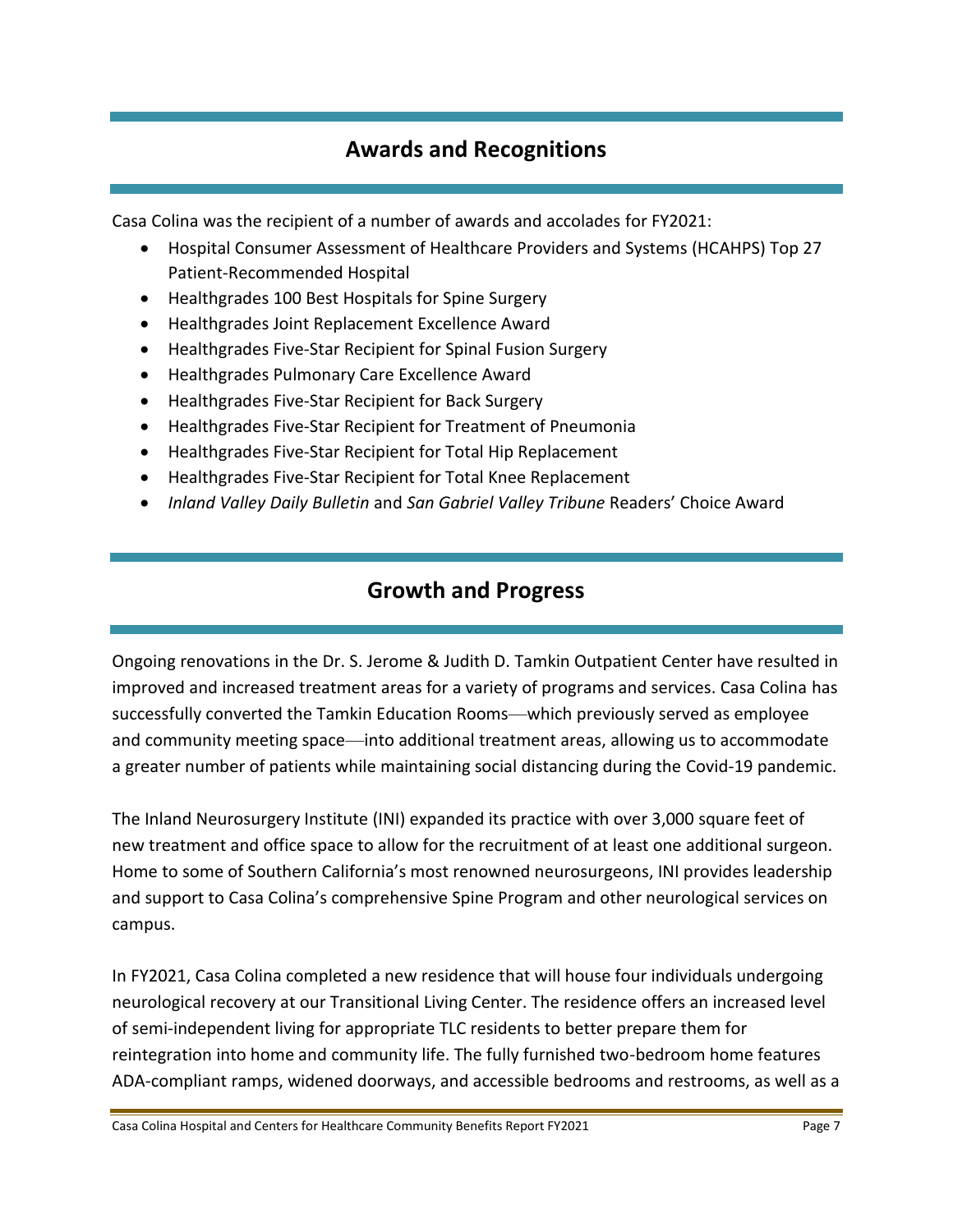new kitchen, landscaped yard with raised gardening beds, and convenient access to campus.

Along with its High Desert sister facility in Lucerne Valley, Casa Colina at Apply Valley offers respite, intermediate, and long-term care for clients with a broad range of functional abilities, helping residents develop skills of daily living, establish healthy routines, and enjoy productive, rewarding lives. This past year, Casa Colina Apple Valley added a new outdoor recreation area. Looking ahead to a post-pandemic future when residents can fully enjoy the amenities, this new recreation area will encourage social interaction at this residential care facility for individuals with traumatic or acquired brain injuries.

Hand Therapy and Lymphedema services have been moved into dedicated areas, with increased square footage for treatment and a private consultation area. The Outpatient Center is now home to dedicated space for Neuropsychology services, as well as a new Activities of Daily Living Suite, where occupational therapists work with patients on home and community activities like cooking, laundry, and vehicle operation in our driving simulator.

## **Mission, Vision, and Values**

## **Mission**

Optimize medical recovery and rehabilitation outcomes for all patients in a safe environment that respects their dignity, diversity, and individuality.

## **Vision**

Leading and defining excellence in specialized medical, surgical, and rehabilitative care.

## **Values**

Apply clinical excellence, education, and research to enhance quality of life in the communities we serve, with a commitment to compassion, collaboration, and integrity.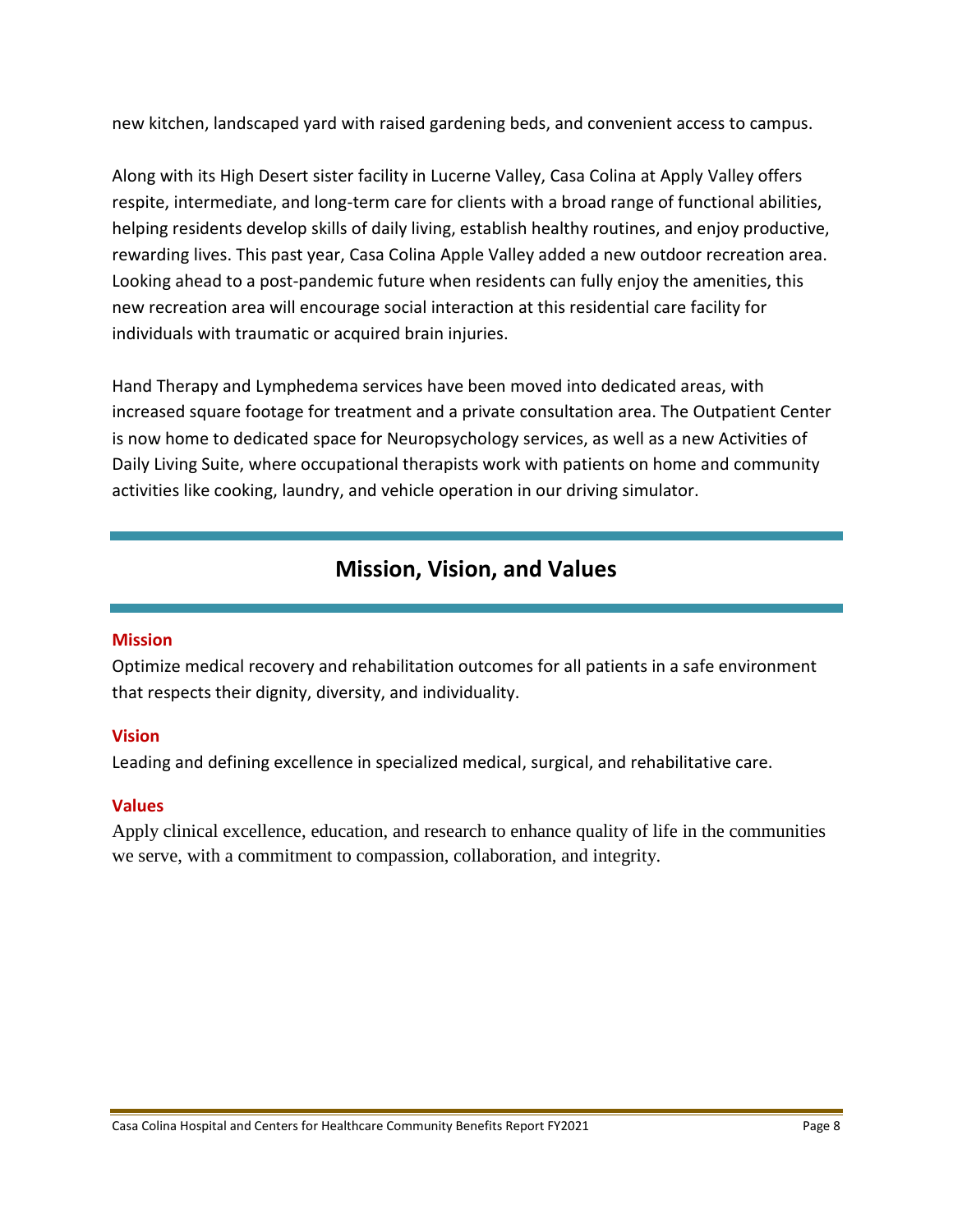## **Governance: Board of Directors**

The Board of Directors provides oversight and forward thinking, which enable Casa Colina Hospital to continue to grow in dynamic ways and evolve into one of the country's top medical and rehabilitation facilities. The Board comprises physicians, community leaders, and previous patients.

Randy Blackman, Chairman Gary Cripe, Vice Chairman Felice L. Loverso, PhD, President Thomas Reh, Secretary Stephen Graeber, Treasurer Steve Norin, Past Chairman Lew Disney, MD, PhD, Chief of Medical Staff

Directors-at-Large Steven Bast, MD Samuel Crowe, *Emeritus* Veronica Diaz Cutler, Esq. Bill Dwyre, *Emeritus* Philip Feghali Gerard Galipeau, Jr. Mary Lou Jenson, *Emerita* Terrance Johnson Linda Liau, MD, PhD, MBA Devorah Lieberman, PhD Nancy Nightingale Bruce Pasqua Jose L. Rodriguez, MD Cathy Watrous Kiana Webb Daniel Wilson, MD, PhD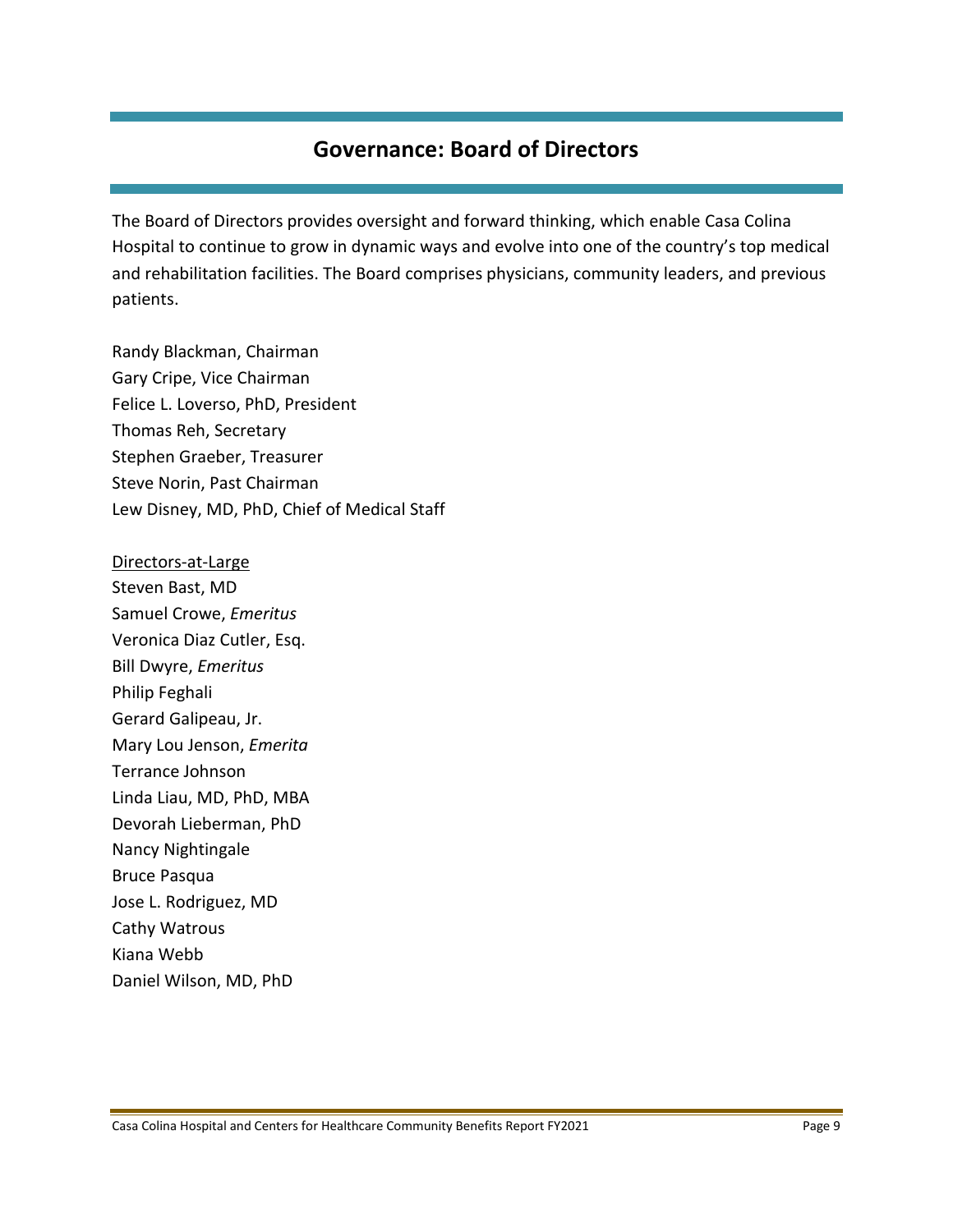## **Caring for Our Community**

Casa Colina Hospital and Centers for Healthcare has always been a place of extraordinary hope. For the thousands we serve each year, we are often the last stop on the road to recovery, providing a continuum of rehabilitation services unmatched in our region. For others needing specialized medical-surgical care, we're the first step toward a healthier life. For all our patients and families, our services offer the hope for increased independence, functionality, and vitality. It is critical that we live up to our reputation—to provide the exceptional care for which we are known, locally and nationally.

For more than 80 years, Casa Colina has honored our commitment—we will never give up on improving the quality of life for our patients. From our humble origins as a treatment center for children with polio, to our advances in acute rehabilitation, transitional care, physician clinics, and medical-surgical services, we have always been in tune with the pulse of our community. The result is our continuum of care—a multidisciplinary, physician-led model tailored to the individual.

Casa Colina's impact in the community is felt in many ways, from providing financial assistance to under or uninsured patients and offering prevention and awareness programs to keep the community healthy, to providing education and training to current and future healthcare professionals. Additionally, Casa Colina invests in the community to increase access to healthcare services and improve health.

## **Service Area**

Historically, Casa Colina has defined the community it serves as persons with or at risk of disability. These are persons who can benefit from medical and rehabilitation interventions to prevent, remediate, or delay progression of disabling conditions and their impact on function, independence, and quality of life.

Casa Colina Hospital (CCH) is located at 255 E. Bonita Ave, Pomona, CA 91767. The service area encompasses 31 ZIP Codes representing 15 cities, in two counties (Los Angeles and San Bernardino). Casa Colina tracks ZIP Codes of origin for all patient admissions. Since the hospital attracts patients regionally and nationally, the service area was determined from the ZIP Codes that reflect a majority of patient admissions from the local geographic area. In Los Angeles County, the hospital is located in Service Planning Area (SPA) 3.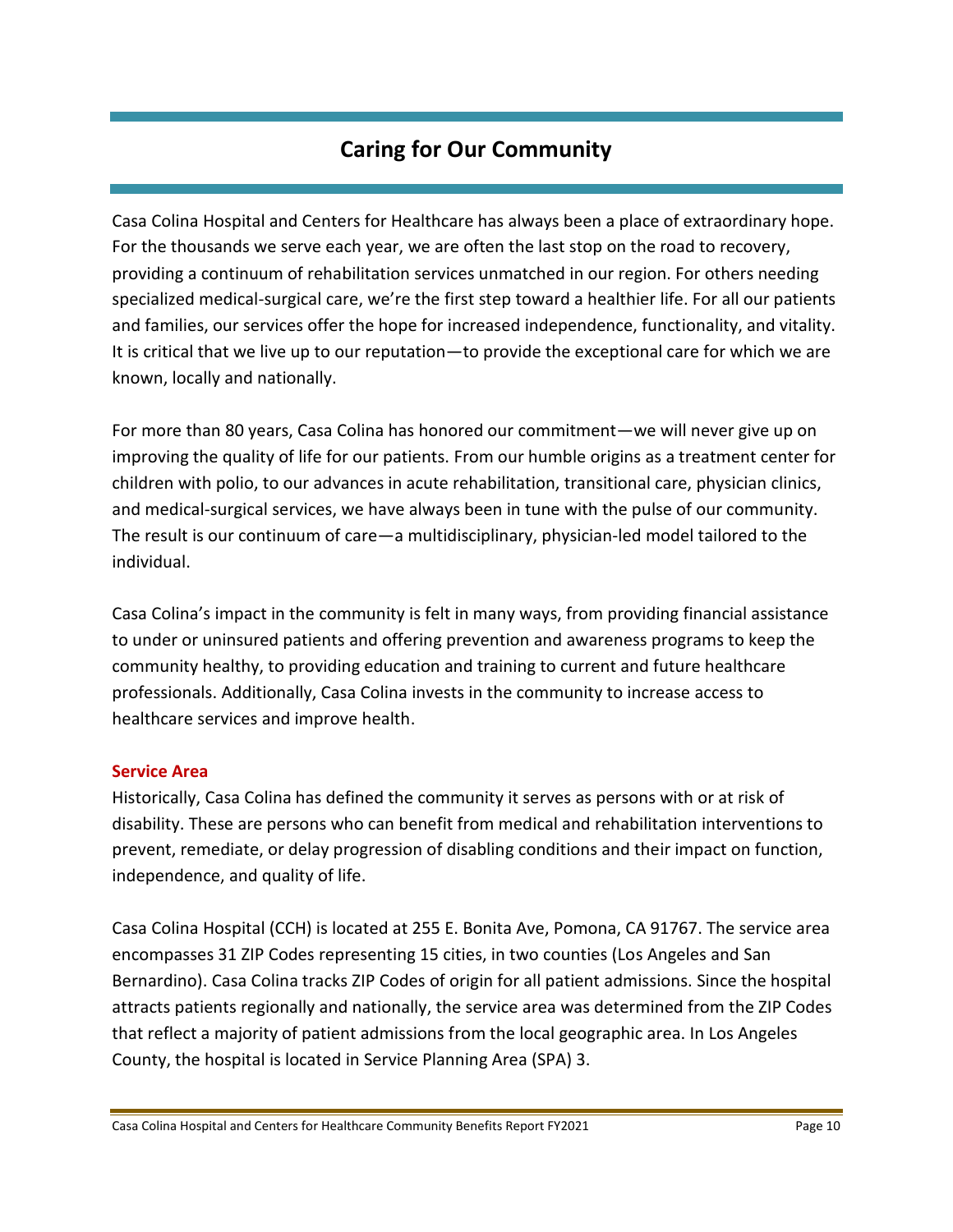| <b>Place</b> | <b>ZIP Code</b> | <b>County</b>  | <b>Place</b>       | <b>ZIP Code</b> | <b>County</b>  |
|--------------|-----------------|----------------|--------------------|-----------------|----------------|
| Chino        | 91708           | San Bernardino | Ontario            | 91764           | San Bernardino |
| Chino        | 91710           | San Bernardino | Pomona             | 91766           | Los Angeles    |
| Chino Hills  | 91709           | San Bernardino | Pomona             | 91767           | Los Angeles    |
| Claremont    | 91711           | Los Angeles    | Pomona             | 91768           | Los Angeles    |
| Covina       | 91722           | Los Angeles    | Rancho             | 91701           | San Bernardino |
|              |                 |                | Cucamonga          |                 |                |
| Covina       | 91723           | Los Angeles    | Rancho             | 91730           | San Bernardino |
|              |                 |                | Cucamonga          |                 |                |
| Covina       | 91724           | Los Angeles    | Rancho             | 91737           | San Bernardino |
|              |                 |                | Cucamonga          |                 |                |
| Diamond Bar  | 91765           | Los Angeles    | Rancho             | 91739           | San Bernardino |
|              |                 |                | Cucamonga          |                 |                |
| Glendora     | 91740           | Los Angeles    | San Dimas          | 91773           | Los Angeles    |
| Glendora     | 91741           | Los Angeles    | Upland             | 91784           | San Bernardino |
| La Verne     | 91750           | Los Angeles    | Upland             | 91786           | San Bernardino |
| Montclair    | 91763           | San Bernardino | Walnut             | 91789           | Los Angeles    |
| Ontario      | 91758           | San Bernardino | <b>West Covina</b> | 91790           | Los Angeles    |
| Ontario      | 91761           | San Bernardino | <b>West Covina</b> | 91791           | Los Angeles    |
| Ontario      | 91762           | San Bernardino | West Covina        | 91792           | Los Angeles    |
| Ontario      | 91764           | San Bernardino |                    |                 |                |

## **Casa Colina Hospital Service Area**

## **Community Snapshot**

Casa Colina conducted its most recent Community Health Needs Assessment (CHNA) in 2021. The 2021 CHNA determined that the population of the Casa Colina's service area is 1,268,987 persons. Children and youth, ages 0-19, make up 26.1% of the population; 35.2% are ages 20- 44; 25.9% are ages 45-64; and 12.6% of the population are seniors, 65 years of age and older. Over half (51.1%) of the population in the service area is Hispanic or Latino, and 55.1% of the population is White/Caucasian. Asian/Pacific Islanders make up 19.8% of the population in the service area, while Blacks/African Americans are 6.5% of the population. In the service area, 48.6% of the population, over age five, speaks English only; 29.9% of the population speaks Spanish in the home; 10.7% speak an Asian/Pacific Islander language; and 3.4% speak another Indo-European language.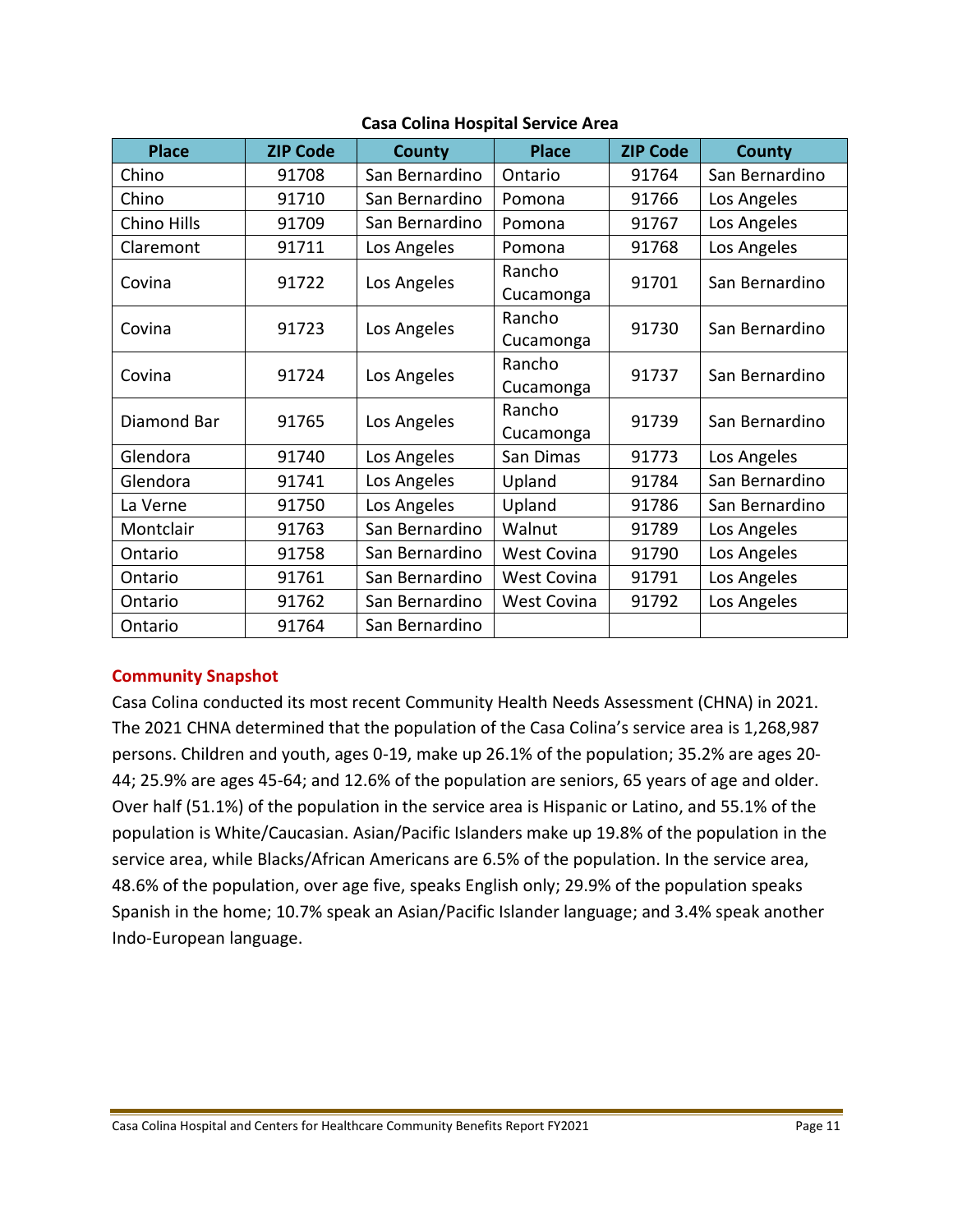In the service area, 19.9% of the residents live below 150% of the federal poverty level (FPL), and 28.9% of the population are considered low income, living below 200% of FPL. The median household income for the hospital service area is \$80,803, which is higher than the median for Los Angeles County (\$68,093) and California (\$75,277). The average high school graduation rate in the service area is 83.8%, which does not meet the Healthy People 2030 objective for high school graduation (90.7%). 90.5% of the residents in the service area are insured. When adult insurance coverage in the area is examined by ZIP Code, there is a variation among communities. Upland (96.1%) has the highest rate of insurance coverage, and Pomona (79.1%) has the lowest rate of insurance coverage. However, community stakeholders noted that residents still lack health insurance. Low-income jobs may not provide health insurance, and low-income workers may lack access to healthcare. Those who do have Medi-Cal or a Covered California policy may have limited provider choices. A majority of residents (87.6%) in the service area have a source of healthcare. Community input noted the lack of available healthcare services may result in residents going to the local Emergency Department for care. Some community members do not have the necessary resources to have insurance and access a regular source of care. As a result, some put off routine care because it is unaffordable.

## **Community Benefit Activities to Address Priority Health Needs**

## **Activities and Accomplishments in FY2021 (April 1, 2020 to March 31, 2021)**

A community benefit service promotes health and healing and is focused on addressing the identified unmet health needs in our community. For a program or service to be considered a community benefit it must do one of the following: improve access to healthcare; enhance the health of the community; advance medical or healthcare knowledge; or reduce the burden of government or other nonprofit community efforts.

In FY2021, Casa Colina Hospital engaged in activities and programs that addressed the priority health needs identified in the 2019-2021 Implementation Strategy. Casa Colina has committed to community benefit efforts that address access to healthcare/preventive practices, chronic diseases, disabilities, overweight and obesity, and senior health. Due to Covid-19, some of our annually supported programs and events were postponed or cancelled. Other programs were transferred from in-person events to virtual meetings to allow for social distancing. Activities and programs that highlight Casa Colina's commitment to the community are detailed below.

Casa Colina Hospital and Centers for Healthcare Community Benefits Report FY2021 Page 12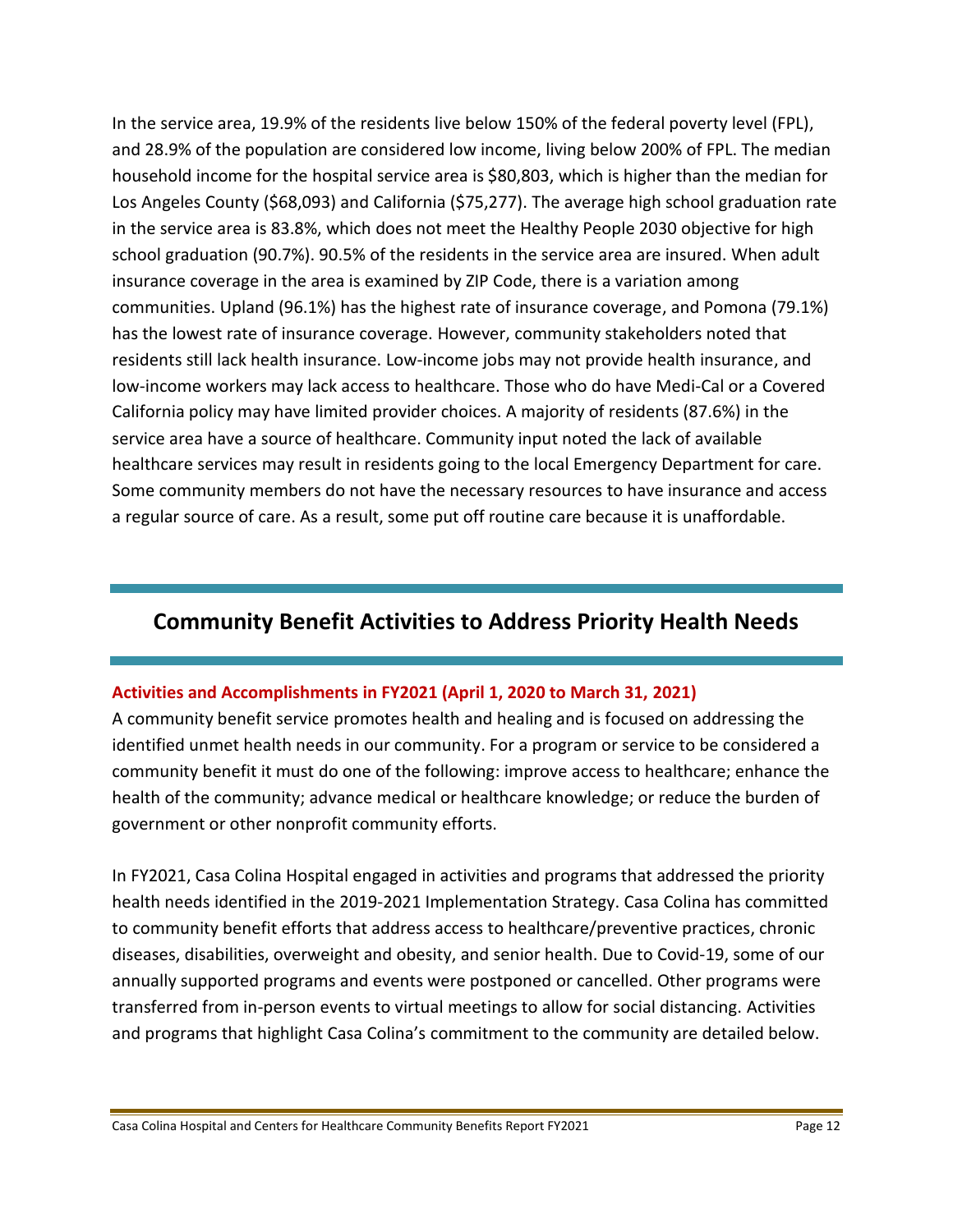## **1. Access to Care/Preventive Practices**

Access to care is a key determinant of health that provides preventive measures and disease management, reducing the likelihood of hospitalizations and emergency room admissions. Routine healthcare includes screenings, check-ups, and counseling to prevent illness, disease, or other health problems. Individuals who receive services in a timely manner have a greater opportunity to prevent or detect disease during earlier, treatable stages. Access to care also includes insurance coverage, physician access and availability, and affordability of specialty health services.

## **Response to Need**

Casa Colina recruited and hired specialized physicians who are renowned in the field of PM&R, neurology/neurosurgery, orthopedics, and podiatry. These advanced practitioners were identified to be the best fit to serve our diverse community. Casa Colina provided financial assistance for uninsured/underinsured and low-income residents. Following our Financial Assistance Policy, the hospital provided discounted and free healthcare to qualified individuals. To address healthcare access issues, the hospital also offered information and enrollment assistance in low-cost insurance programs. The dollar amount of charity care provided for FY2021 through the hospital was \$329,601. Additional financial assistance was provided in the amount of \$176,380 to other Casa Colina entities.

Casa Colina provided community health education support groups and programs focusing on new medical advancements in the reduction of pain and tension, injury prevention, and other training and education for persons with disabling conditions such as arthritis, osteoporosis, joint, replacement, Fibromyalgia, ALS, Ehlers-Danlos Syndrome, and Parkinson's disease. During FY2021, Casa Colina successfully provided the following community based clinical services and professional lectures:

- 174 individuals from our community and medical professionals participated in 32 virtual community educational sessions and support groups. The educational sessions focused on varying topics related to disability prevention, disease treatment topics, and family support for children with disabilities. This included support groups on Acquired Brain Injury/Caregiver Support Group, Stroke, Spinal Cord Injury, Fibromyalgia, and more.
- Casa Colina provided 5 virtual workshops with our physicians that had over 1,500 views on YouTube and FaceBook. Topics included wheelchair safety, and spine-related conditions.
- Casa Colina provided flu shots to 797 community residents.
- Licensed audiologists certified by the American Speech & Hearing Association conducted free hearing screenings and hearing aid fitting for 137 individuals.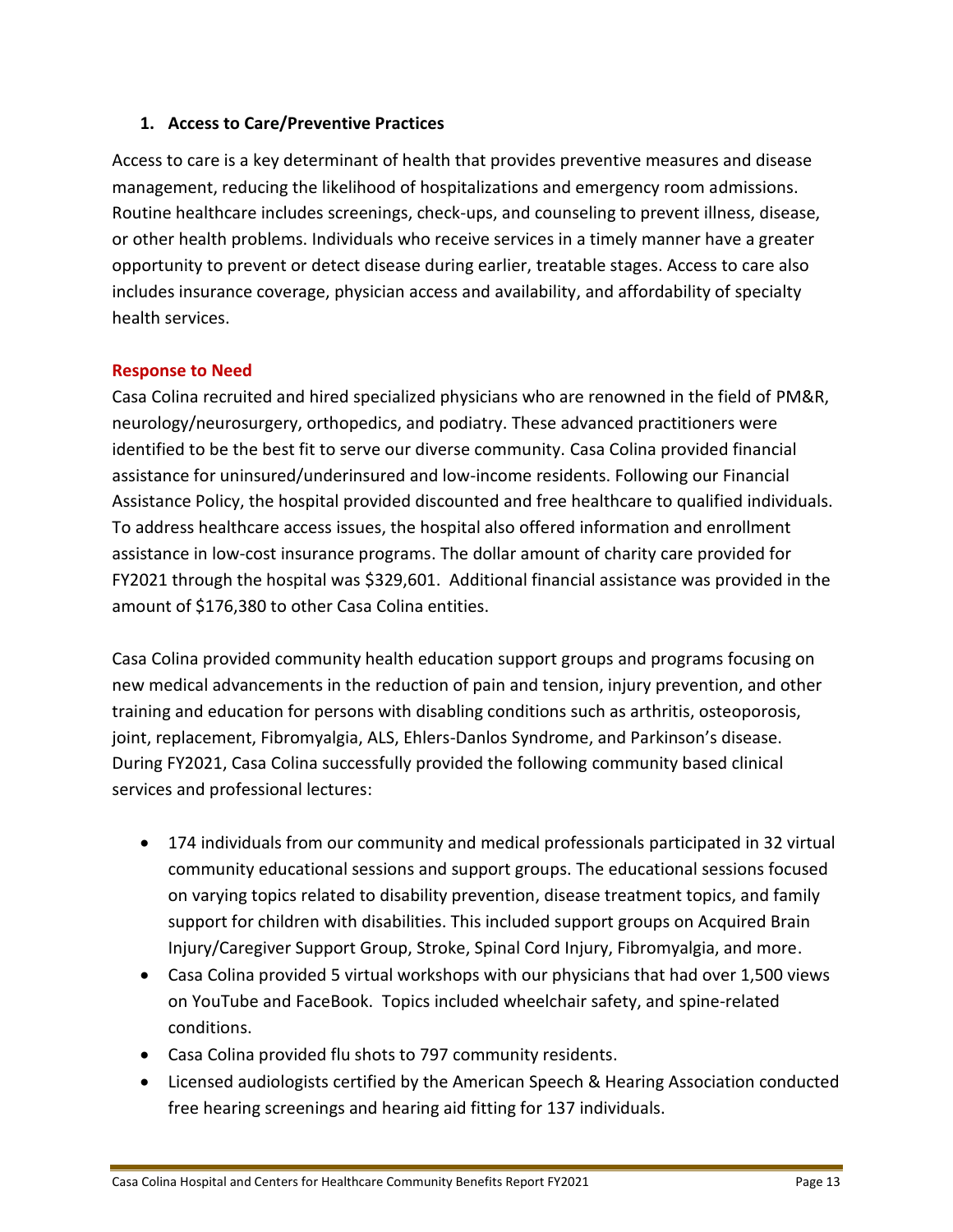- Casa Colina partnered with community organizations and attended conferences to provide presentations and educational sessions through virtual platforms. Casa Colina provided health information and access to resources for more than 1,000 persons.
- Casa Colina researchers and clinical staff provided education through virtual lectures during conferences (e.g., American Congress of Rehabilitation Medicine, American Medical Rehabilitation Providers Association), and other virtual presentations with USC and UCLA to more than 1,000 participants. This included training in clinical examination, decision-making, and treatment skills. Casa Colina clinicians gave presentations via Zoom on treatment of diagnosis and best practices.

To improve quality of care and services, Casa Colina virtually convened the Patient & Family Advocacy Council (PFAC). The PFAC seeks to create a culture of transparency and partnership, where former patients and their loved ones feel empowered to influence their medical care in a meaningful way. By sharing their stories and collaborating with stakeholders from all levels of Casa Colina's medical and rehabilitation systems, the PFAC incorporates a wide variety of patient voices, seeking members from different ethnic, cultural, and economic backgrounds to better reflect Casa Colina's diverse patient population.

## **2. Chronic Diseases**

Chronic diseases are long-term medical conditions that tend to progressively worsen overtime. Chronic diseases such as cancer, heart disease, and diabetes are major causes of disability and death. Chronic diseases are also the major causes of premature adult deaths.

## **Response to Need**

Casa Colina supported health care providers and allied health professionals from across the nation to obtain training in the care of patients with disabilities and chronic diseases. This was accomplished by offering professional educational programs for physicians, nurses, occupational and physical therapy, speech-language pathology and neuropsychology. Advanced residency training was offered in physical medicine and rehabilitation, physical therapy and occupational therapy.

## **Physician Education**

The PM&R Residency Program is associated with the OPTI-West Medical Education Consortium. The PM&R Residency Program offered training experiences to nine residents in the latest rehabilitation therapies and technologies.

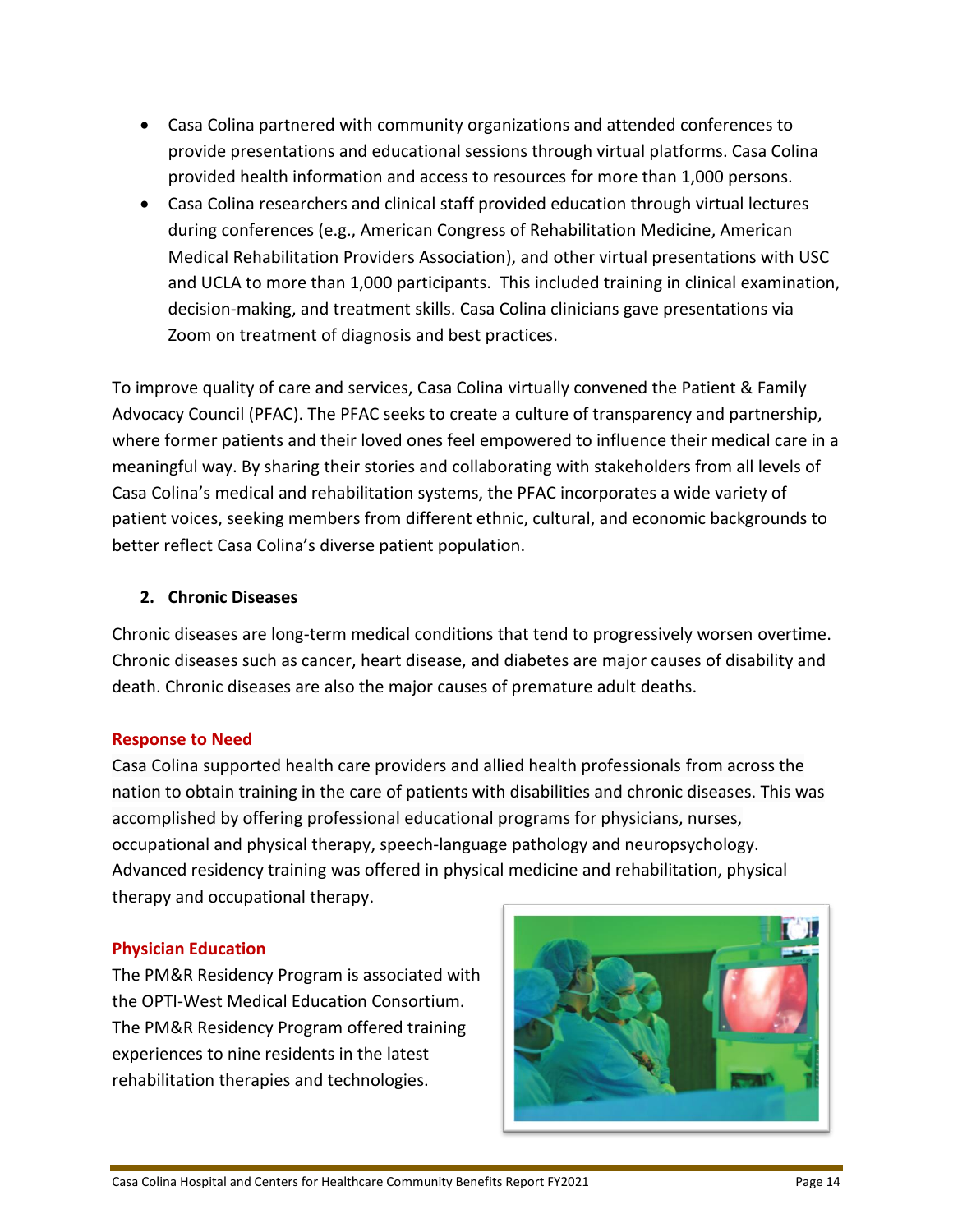PM&R Residents worked with attending faculty members from Casa Colina's medical staff in treating patients. Attending physicians participating in residency training are board-certified in Physical Medicine & Rehabilitation. Board-certified physicians in other medical disciplines and rehabilitation-related healthcare professionals provided additional teaching and training to PM&R residents.

 The Physical Medicine & Rehabilitation (PM&R) Residency Program is comprised of 9 residents and is a three-year comprehensive, structured training and educational program.

## **Nursing Education**

The hospital served as a training and precept training site for nursing students from area colleges and universities.

• The Nursing Education Program had a total of 7 participants (5 nursing student preceptors and 2 nursing student rotations) with a total of 570 hours.

## **Physical Therapy Residency and Student Programs**

Casa Colina's Physical Therapy Residency Programs in Orthopedics and Neurology provided advanced knowledge and skill in a focused clinical environment. Credentialed by the American Physical Therapy Association (APTA), coursework is designed to accelerate a therapist's professional development while allowing them to achieve clinical excellence in all aspects of patient care. Upon completion of the program, clinicians are eligible to apply for the certified specialty examination offered by the APTA.

- The Physical Therapy and Physical Therapy Assistant (PT/PTA) internship/precept program had a total of 27 students (14 PT and 13 PTA students) for 5,260 combined total hours.
- The Physical Therapy Fellows program had a total of 2 full-time fellows for 4,160 combined hours.

## **Occupational Therapy Physical Rehabilitation Fellowship and Student Training Programs**

Casa Colina's Occupational Therapy Physical Rehabilitation Fellowship Program provided advanced knowledge and skill in a focused clinical environment. The coursework offered training in clinical examination, decision-making, and treatment skills. This program is also designed to accelerate a therapist's professional development and help them achieve clinical excellence in all aspects of patient care. Rotations were completed for inpatient rehabilitation, transitional living, and outpatient neurology. Upon completion of the program, clinicians can apply for the board certification offered by the American Occupational Therapy Association (AOTA) in Physical Rehabilitation in three years (versus five years).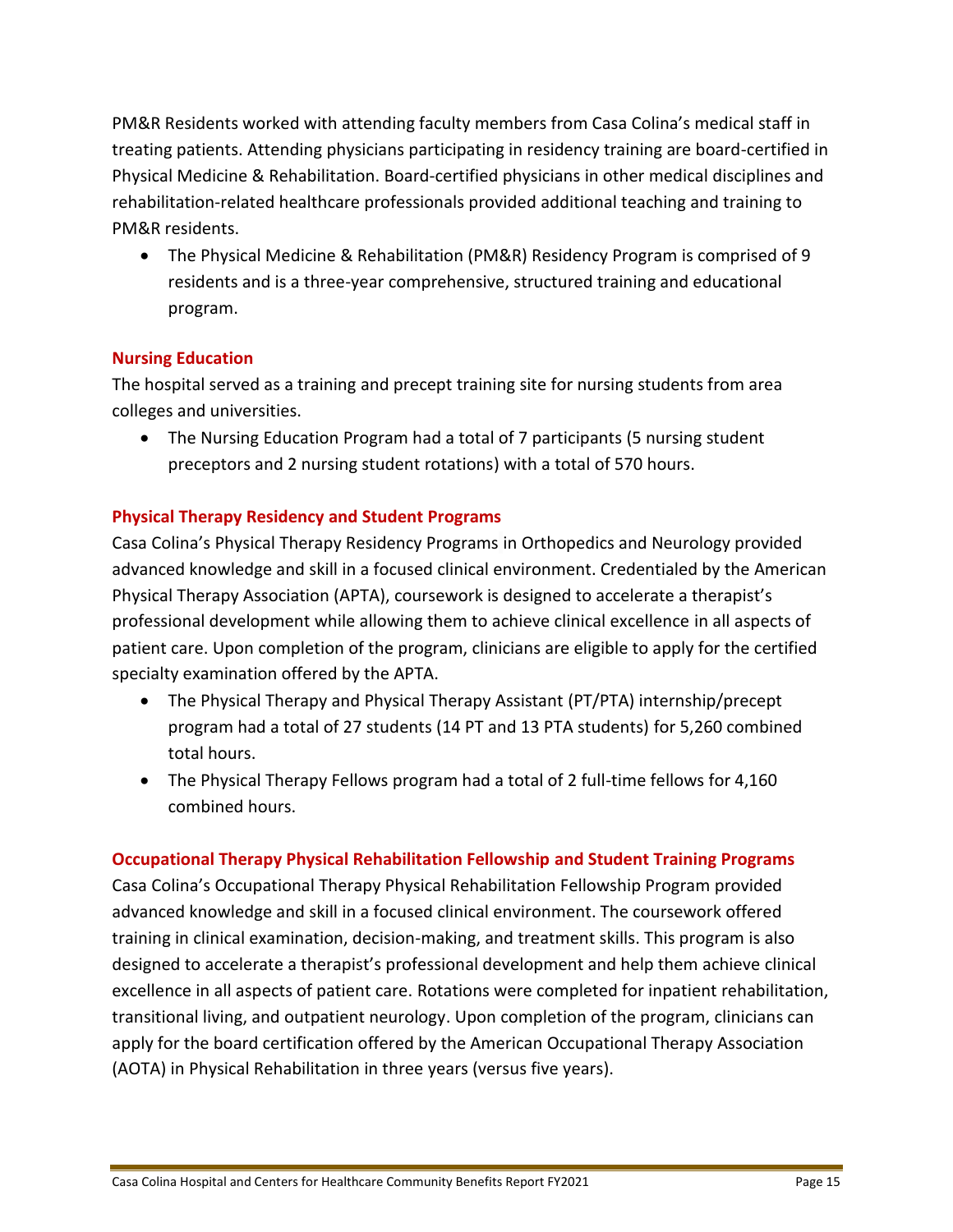- Occupational Therapy and Certified Occupational Therapy Assistant (OT/COTA) mentoring/precept program had a total of 26 students (18 OT and 8 COTA students) with a combined total of 9,070 hours.
- The Occupational Therapy Fellows program had a total of 1 full-time fellow for 2,080 total hours.

## **Neuropsychology**

Casa Colina's Department of Neuropsychology and Psychology is integrated into interdisciplinary treatment teams across our continuum of care.

 Neuropsychology/Psychology externships had a total of 8 doctoral students with a total of 6,400 hours for all students.

## **Speech-Language Pathology**

Casa Colina's Speech-Language Pathology training program helps students through integrating and applying theoretical knowledge gained in academic training to real world cases. The program focuses on developing and refining clinical skills consistent with the defined scope of practice.

 Casa Colina provided internships/precept training for three Speech-Language Pathology students.

## **Community Support Groups**

- Casa Colina also provided virtual support groups and reached over 150 persons providing emotional support and important educational information for individuals, their families, and caregivers. Support groups for chronic disease included ALS, Ehlers-Danlos Syndrome, fibromyalgia, and support for caregivers.
- Health professionals conducted virtual presentations and trainings throughout the region, including a lecture on Sensory Processing and Strategies.

## **New Community Programs**

Limb Preservation Program**:** Individuals with uncontrolled diabetes often delay medical care and over time develop foot ulcers and wounds, leading to increased risk of lower-limb amputation. As with most health disparities, the problem is more prevalent in underserved communities, including Eastern Los Angeles County. In response to this problem, and in partnership with Dr. David Armstrong of the USC Keck School of Medicine, Casa Colina is developing a new Limb Preservation Program in 2021. Combining Dr. Armstrong's podiatry and surgical expertise and Casa Colina's broad continuum of medical-surgical and rehabilitative services, the partnership creates a collaborative care model that brings providers together to reduce lower-limb amputations caused by diabetes and vascular disease. The program will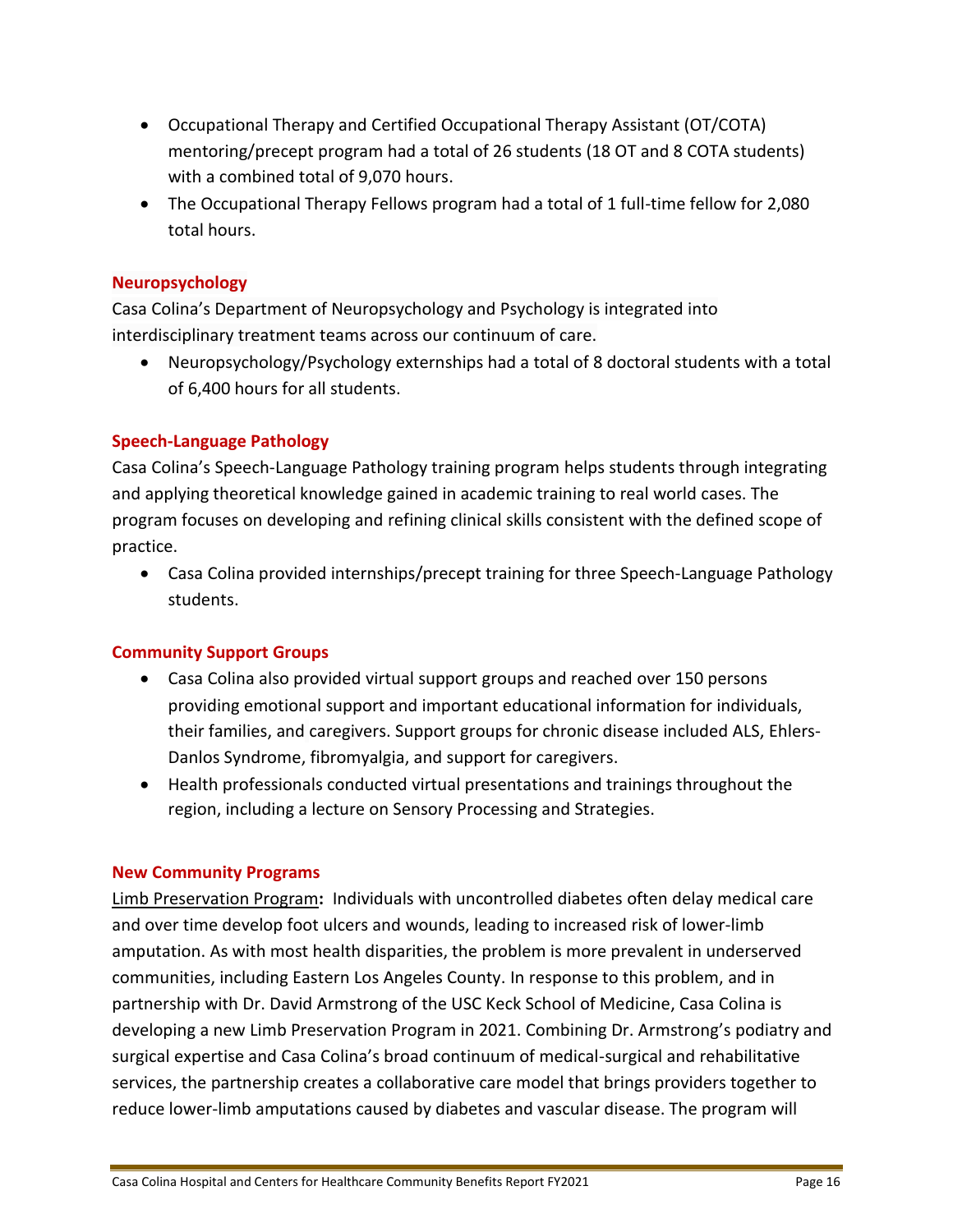provide a team of surgical experts, local medical providers, an on-site podiatric surgical fellow, wound care specialists, and other community stakeholders. It also features a health literacy component designed to increase awareness about diabetic foot care among at-risk patients and community physicians. The overarching goal of the program is to prevent the continuation and prevalence of diseases that result in adverse health outcomes.

Spine Program: For decades, Casa Colina Hospital has been at the forefront of treating back and spine-related conditions. In January 2021, Casa Colina launched its comprehensive Spine Program, which takes a conservative, minimally invasive approach to treating back, neck, and other spine-related pain. The program is a collaboration of multidisciplinary spine experts, including physiatrists, licensed physical therapists, pain management specialists, radiologists, and the area's top neurosurgeons available through the Inland Neurosurgery Institute. Using state-of-the-art equipment and technology, our Spine Program clinicians work together to diagnose and treat injury and disease of the spine and back.

## **3. Disabilities**

Disability may be defined as one of the following: 1) Limited activity because of physical, mental, or emotional problem(s); 2) Health problem requiring use of special equipment; or 3) Self-perception of being disabled. Community stakeholders identified a number of barriers faced by persons with disabilities who have health issues. These include transportation to services, financial burdens for ongoing care, awareness of and the ability to access community resources, living arrangements, and job opportunities.

## **Response to Need**

Casa Colina is committed to caring for individuals with physical and neurological conditions. Casa Colina offers a comprehensive continuum of care through our Acute Rehabilitation Wing, Medical-Surgical Wing, Outpatient Center, Physician Specialty Clinics, Children's Services Center, Transitional Living Center, long-term residential care at our Apple Valley and Lucerne Valley locations, and Padua Homes, and therapeutic recreation programs.

- 742 infants, children, and teens with disabilities received specialized services and programs. These programs helped children improve their social skills and quality of life. The hospital offered support, education, and resources for families and caregivers of children with disabilities.
- Casa Colina invested in research focused on improving rehabilitation outcomes and overall functioning for individuals living with disabling conditions. In FY2021, Casa Colina in partnership with the Craig H. Neilsen Foundation started a Return-to-Work Program for individuals with spinal cord injury. To date, this program has served four individuals.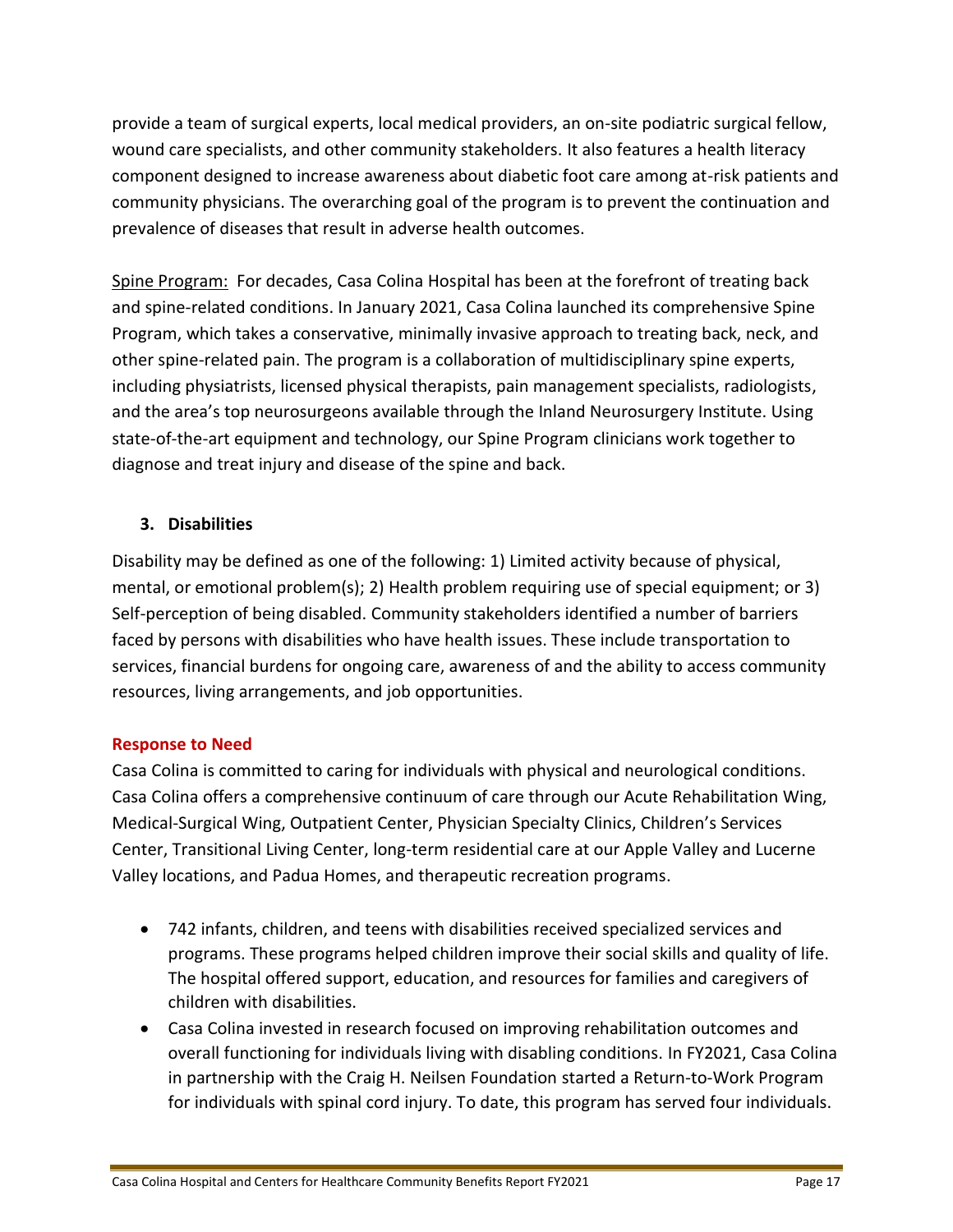In addition, Casa Colina launched a Virtual Recreation Program for individuals with spinal cord injury to decrease social isolation and improve access to community resources. This program served 21 individuals.

## **4. Overweight and Obesity**

Overweight and obesity refer to body weight that is greater than what is considered normal or healthy for a certain height. The World Health Organization defines overweight as a BMI (Body Mass Index) greater than or equal to 25, and obesity as a BMI greater than or equal to 30. Obesity is a proven causative factor for chronic disease and disability.

## **Response to Need**

Casa Colina's Outdoor Adventures program empowered people with disabilities by creating opportunities through challenging and exciting outdoor activities. The community fitness program provided opportunities to participate in pool and land activities.

 Through the Transitional Living Center, Casa Colina was able to provide 11 outdoor excursions for the residents and their families through the Outdoor Adventures program.

In FY2021 Casa Colina offered independent and assisted fitness programs for continued wellness for 68 people with disabilities. Participants accessed specialized gyms and aquatic exercise programs through the community fitness program.

## **5. Senior Health**

Older adults deal with many health challenges as they age. Casa Colina provides services to support a healthy lifestyle and help seniors improve physical and mental functioning.

## **Response to Need**

Casa Colina Hospital provided programs focused on senior injury prevention and maintenance of physical and cognitive functioning. We also provided education sessions dedicated to senior health and support groups for seniors and their caregivers.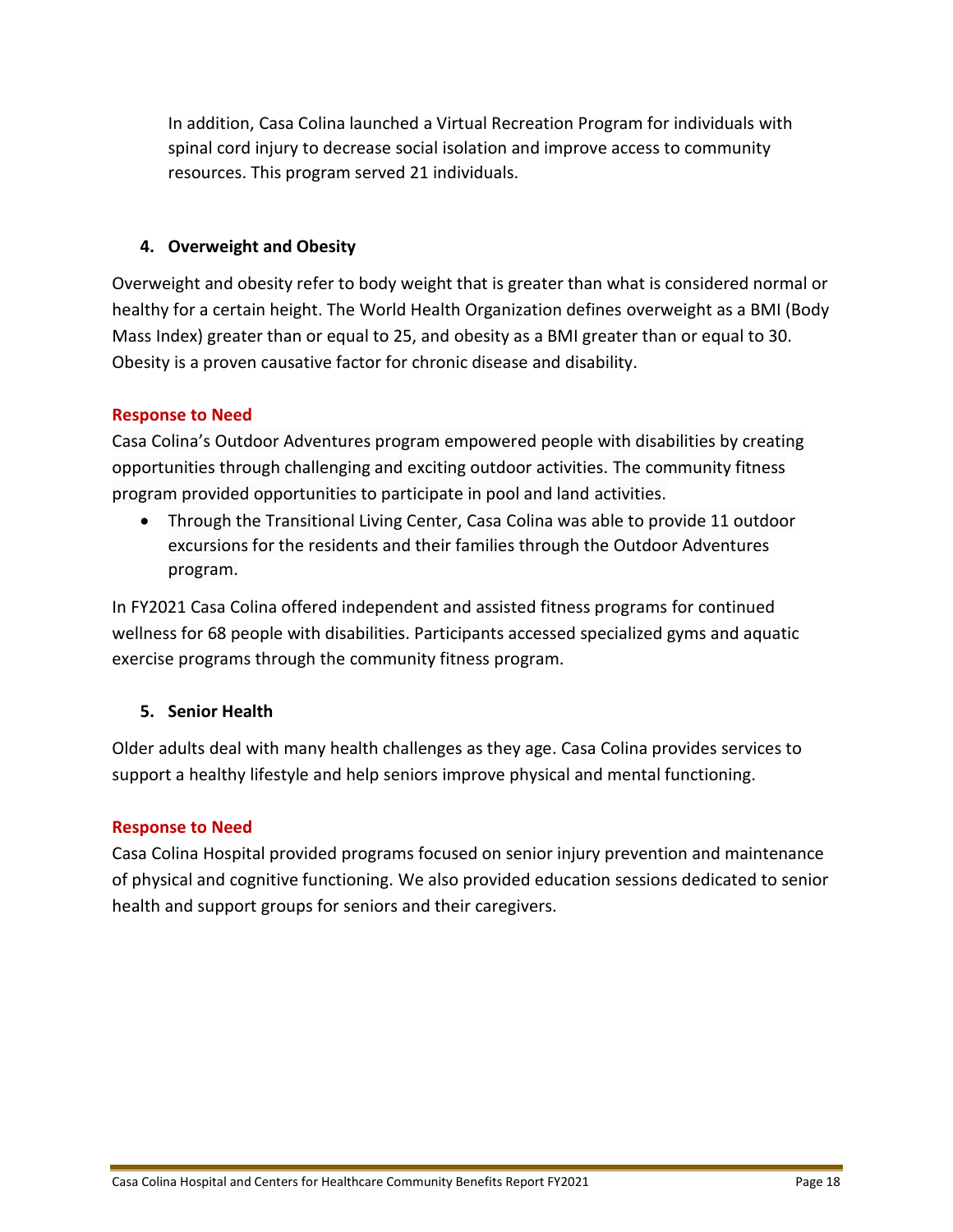## **Subsidized Health Services**

Casa Colina subsidized a range of healthcare services to patients in need. The definition for subsidized services includes clinical programs that are provided despite a financial loss and negative margins remaining after removing charity care, bad debt, and shortfalls from Medi-Cal. In addition, the services meet a community need and, if not offered, would be unavailable in the area or becomes the responsibility of the government or another nonprofit organization.

## **Children's Services Center**

The Children's Services Center (CSC) offered programs for children from infancy to 15 years old with various disabilities or developmental disorders. During FY2021, the CSC served 742 children. A pediatric neurologist specializing in the area of autism spectrum disorders (ASD) is available to assess children with ASD. Physical, occupational, and speech therapists, as well as early intervention specialists, and a family resource specialist provided these services. Casa Colina provided subsidized care for children (infants to teens) at CSC or local schools for identification and treatment of development disabilities, orthopedic injuries, and learning disabilities. Casa Colina provided \$655,658 in subsidized care for the CSC.

## **Research Institute**

Casa Colina Research Institute conducts clinical research studies to improve the clinical care of people with disabilities and discover new findings about disabilities. The program supports an independent research program and collaborates with many medical and academic institutions, encouraging and sponsoring research on rehabilitation techniques, efficacy of models of care, outcomes measurement, and health policy research. A total of \$352,459 was dedicated towards research expenses.



The Research Institute supports independent research, engages in multi-site research projects, serves as an incubator for young therapist-researchers and students, engages in evaluation of programs and innovations, and serves as a site for collaborative research. For FY2021, a total of 9 research studies were published in scientific peer-reviewed journals, a total of 14 research studies are underway, and 3 students rotated through Research from various universities.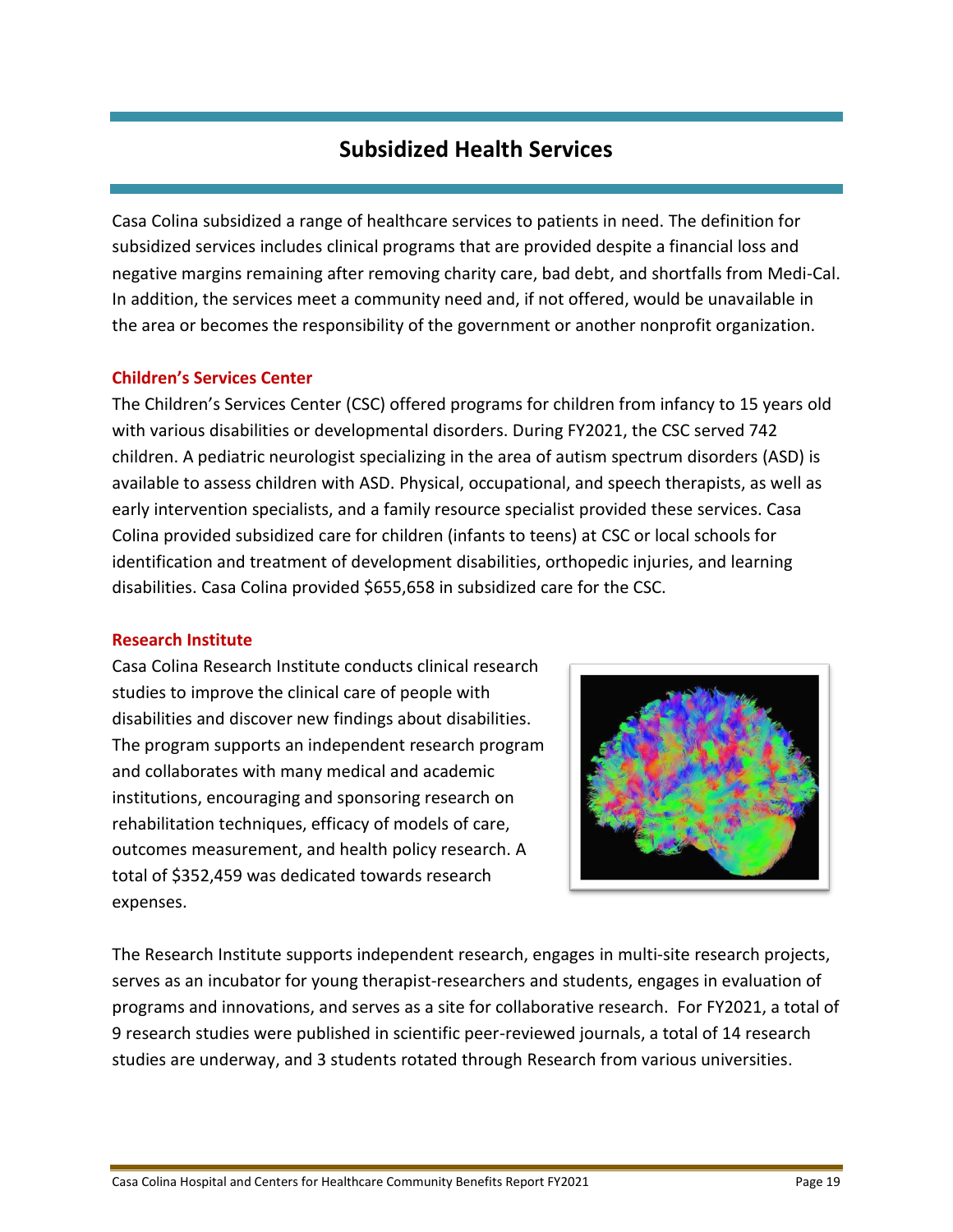The Casa Colina Research Institute undertakes studies and investigations that create generalizable knowledge focused on rehabilitation, clinical, and translational research. Data and results from the research projects are presented at national and international conferences and published in peer-reviewed journals that are available to healthcare professionals and the public. Casa Colina maintains its own federally sanctioned Institutional Review Board (IRB) to monitor and oversee the role of human subjects in research projects.

## **Cash and In-Kind Donations**

Casa Colina has provided funds and in-kind services donated to community groups and nonprofit organizations. Casa Colina makes monetary contributions to nonprofit organizations that support community benefit efforts and address significant health needs in the community. In FY2021, Casa Colina supported nonprofit organizations with over \$50,000 in cash and in-kind donations that furthered the hospital's mission and aligned with the community health needs identified through the Community Health Needs Assessment.

## **Community Benefit Operations**

In FY2021, community benefit operations such as the direct and indirect costs associated with assigned staff, community health needs assessments, community benefit planning, tracking, reporting, and evaluation and operations included the following:

- Community benefit staff salary, benefits, and expenses
- Administrative support for community benefits
- Data collection and completion of the Community Health Needs Assessment
- Community benefit consultants

## **Community Building Activities**

Casa Colina participated in activities that support community assets by offering the expertise and resources of the hospital organization. These activities address the root causes of health problems or the determinants of health, such as education, homelessness, poverty, and the environment.

## **Economic Development**

The hospital participated in many local economic development activities in the community by working with a number of organizations that assist with employment and support of individuals with disabilities. In addition to supporting economic development through a commitment of leadership and time, the hospital donated funds to support development initiatives.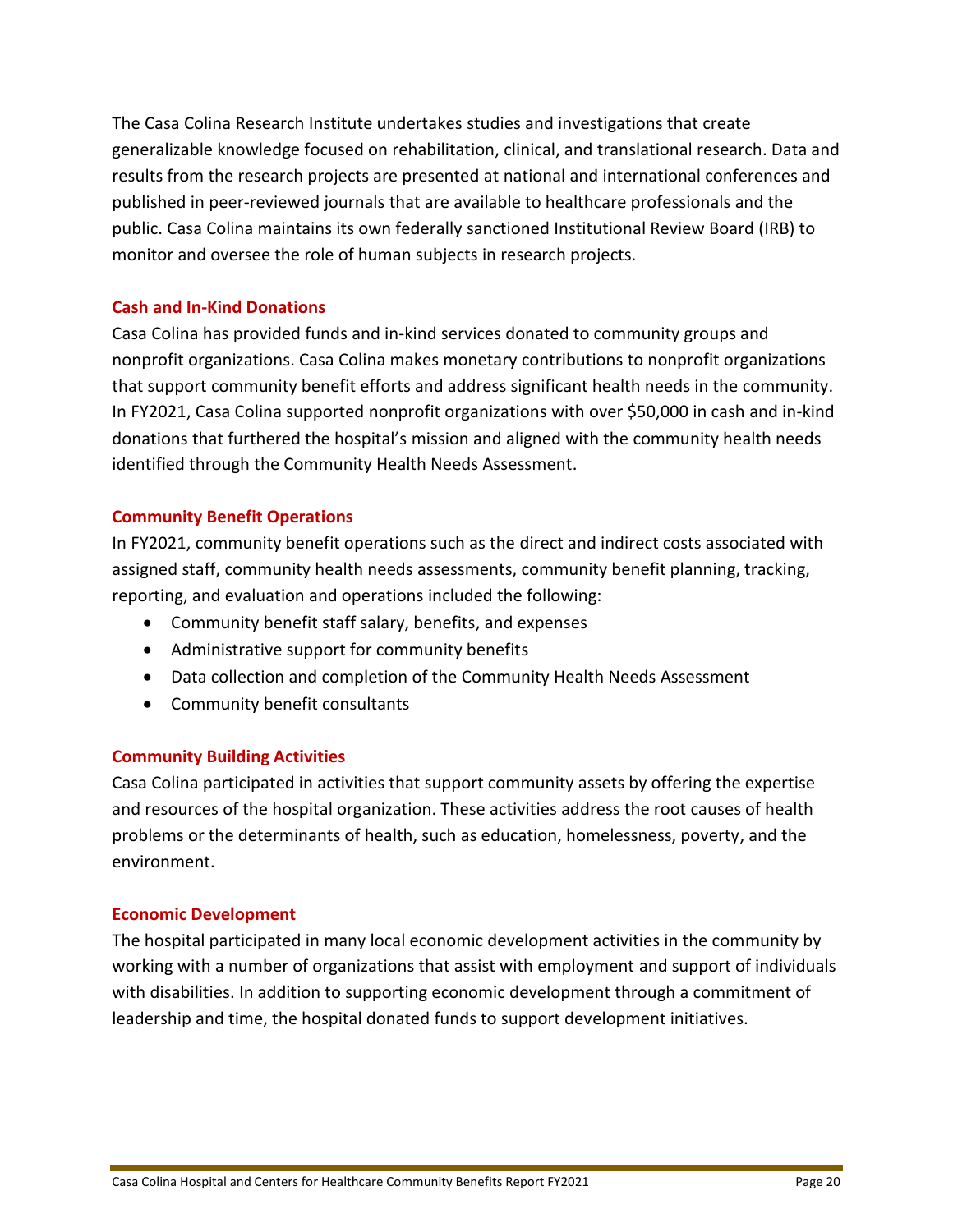## **Leadership Development**

Casa Colina supported efforts to address social issues and community health disparities by training individuals from local nonprofits to assist those with disabilities. This included partnering with local colleges and universities to provide training on addressing the needs of transitional age youth.

#### **Fellowship Programs**

Casa Colina partnered with University of California, Los Angeles and University of Southern California to provide medical fellowships totaling \$300,355.

## **Advocacy**

Casa Colina participates in leadership positions at a national level (e.g. American Medical Rehabilitation Providers Association). Our presence at a national level provides leadership and support to organizations, policymakers, and foundations working to change the health care system to serve and advocate for individuals with medical conditions to receive the best possible care.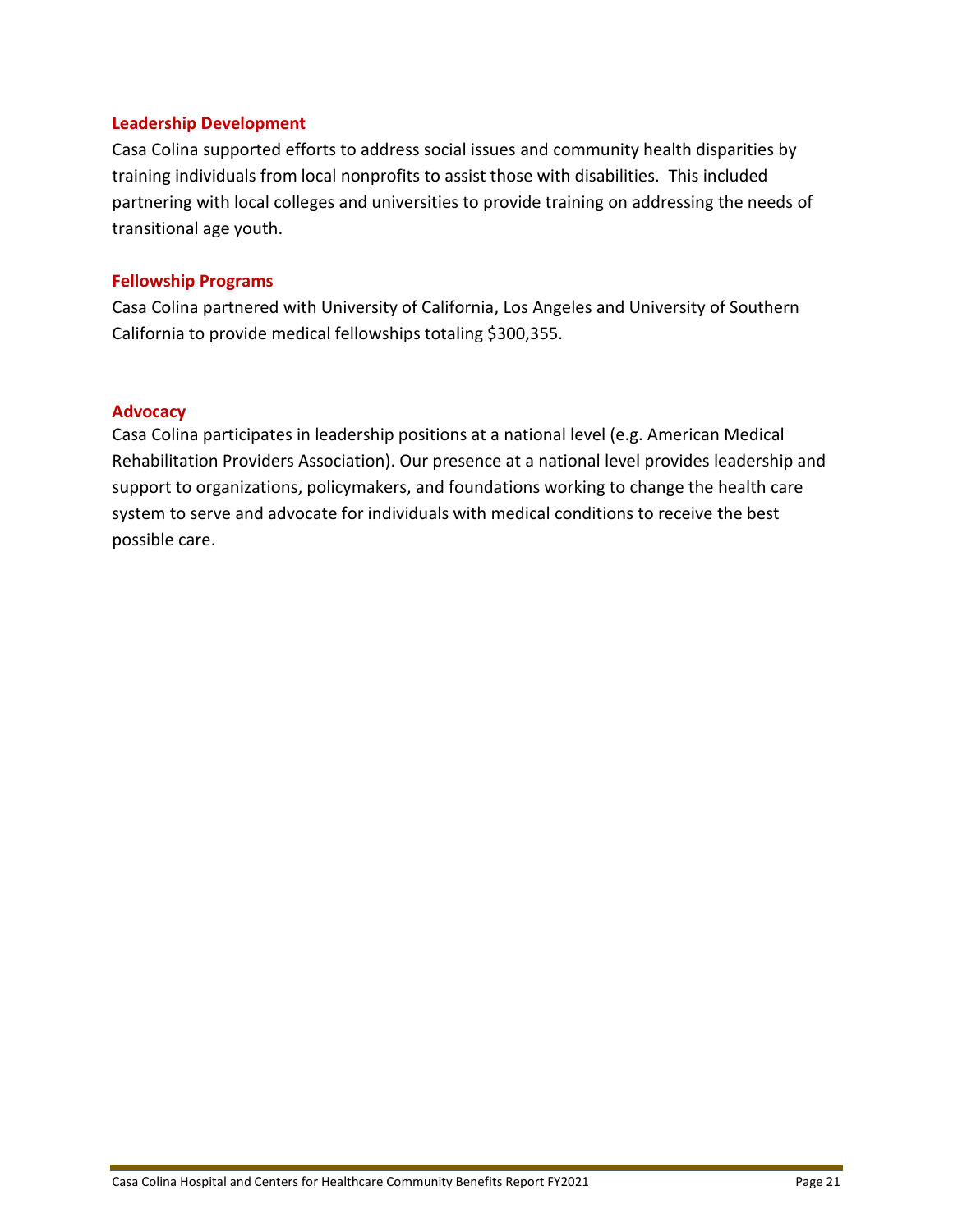## **Financial Summary of Community Benefits**

Casa Colina Hospital's financial summary of Community Benefits for FY2021 (April 1, 2020 to March 31, 2021) is summarized in the table below. The Hospital's Community Benefits cost complies with Internal Revenue Service instructions for Form 990 Schedule H. Costs are based on Casa Colina's overall cost-to-charge ratio.

| <b>Community Benefit Categories</b>                               | <b>Net Benefit</b> |
|-------------------------------------------------------------------|--------------------|
| Charity Care/Financial Assistance <sup>1</sup>                    | \$329,601          |
| Unpaid Costs of Medi-Cal <sup>2</sup>                             | \$1,176,953        |
| Education and Research <sup>3</sup>                               | \$1,586,749        |
| Other for the Broader Community <sup>4</sup>                      | \$861,075          |
| <b>Total Community Benefit Provided Excluding Unpaid Costs of</b> | \$3,954,378        |
| <b>Medicare</b>                                                   |                    |
| <b>Total Quantifiable Community Benefit</b>                       | \$3,954,378        |

Due to Covid-19 restrictions, many of our community benefit activities were cancelled or provided in a limited capacity. This resulted in a decreased dollar amount of community benefits provided this year. When compared to last year, the amount of community benefits in FY 2020 was \$7,870,839 compared to \$3,954,378 for FY 2021, which is a decrease of \$3,916,461.

 $\overline{\phantom{a}}$ 

 $^1$  Financial Assistance includes traditional charity care write-offs to eligible patients at reduced or no cost based on the individual patient's financial situation. Financial Assistance or Charity Care does not include costs for patients who had commercial insurance, but could not afford their out-of-pocket costs.

 $2$  Unpaid costs of public programs include the difference between costs to provide a service and the rate at which the hospital is reimbursed. The methodology for calculating shortfalls in Medicare and Medi-Cal is based on the Medicare allowable cost-to-charge ratio and the hospital's cost-to-charge ratio.

 $3$  Costs related to the health professions education programs and medical research that the hospital sponsors.

<sup>&</sup>lt;sup>4</sup> Includes non-billed programs such as community health education, screenings, support groups, clinics, support services, and community benefit operations.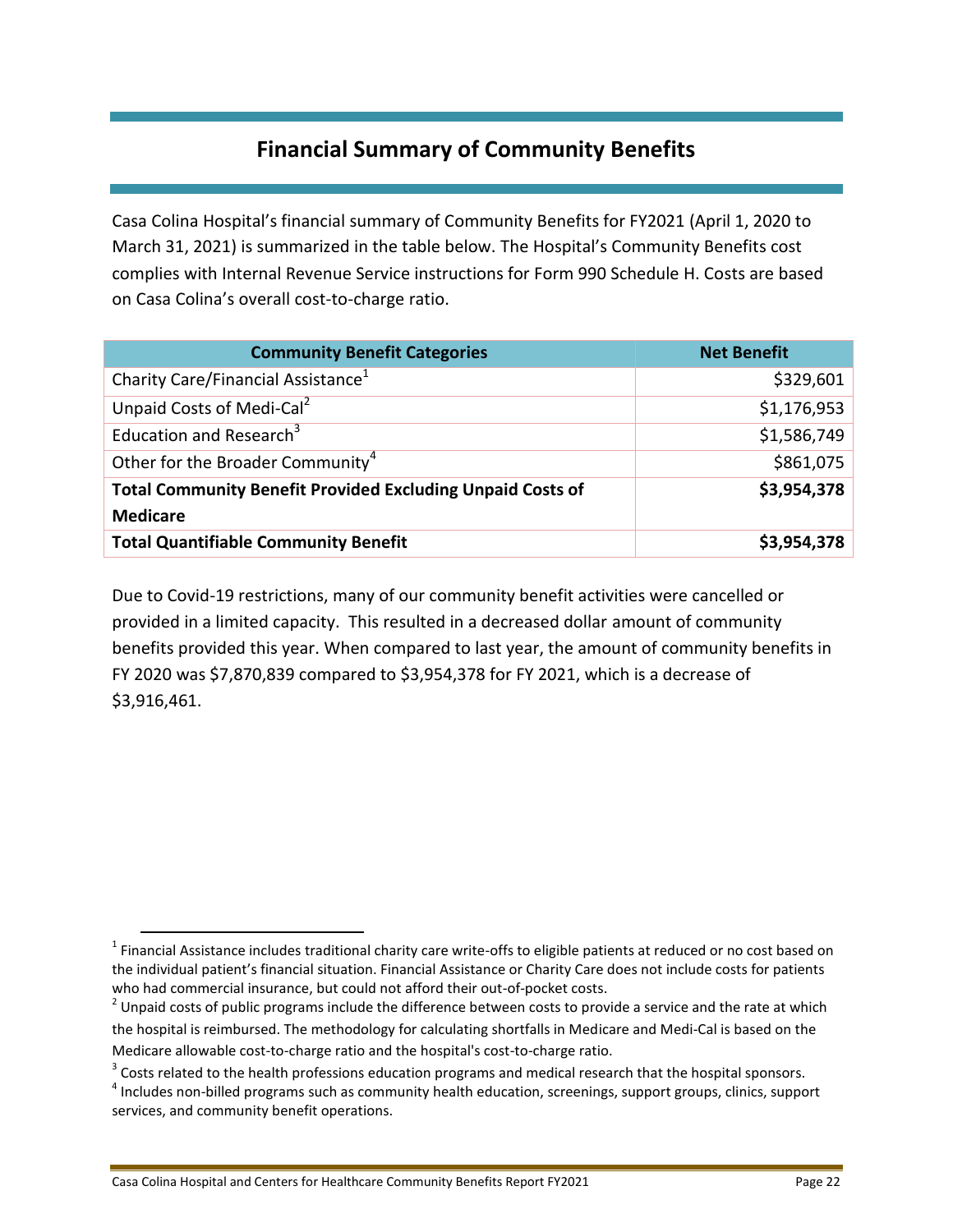## **Community Health Needs Assessment: Summary**

Casa Colina approved its most recent Community Health Needs Assessment (CHNA) in March 2021 as required by state and federal law. The CHNA is a primary tool used by Casa Colina to determine its community benefit plan, which outlines how it will give back to the community in the form of healthcare and other community services to address unmet community health needs. The assessment incorporated components of primary data collection and secondary data analysis that focused on the health and social needs of the service area.

Casa Colina conducted targeted interviews to gather information and opinions from persons who represent the broad interests of the community served by the hospital. Ten interviews were completed in December 2020 and January 2021. Leaders and/or representatives of medically underserved, low-income, and minority populations were represented in the sample, as well as local health or other departments or agencies that have current data or other information relevant to the health needs of the community. Input was obtained from the Los Angeles County Department of Public Health.

Casa Colina Hospital also conducted a survey to gather data and opinions from community residents and persons who represent the broad interests of the community served by the hospital, including: community residents; representatives from organizations that serve the medically underserved; uninsured, low-income, and minority populations; community business leaders; past Casa Colina patients; members of Casa Colina's Patient Family Advisory Council; and hospital staff. Available in an electronic format, the survey link was distributed over the course of three months (November 2020 to January 2021), and a total of 418 persons responded to the survey.

## **Identified Priority Health Needs**

Casa Colina identified significant community health needs from secondary data using the size of the problem (relative portion of population afflicted by the problem) and the seriousness of the problem (impact at individual, family, and community levels). To determine size or seriousness of the problem, health need indicators identified in the secondary data were measured against benchmark data: specifically, county/state rates and/or Healthy People 2020 objectives. Indicators related to health that performed poorly against one or more of these benchmarks met the criterion to be considered a health need.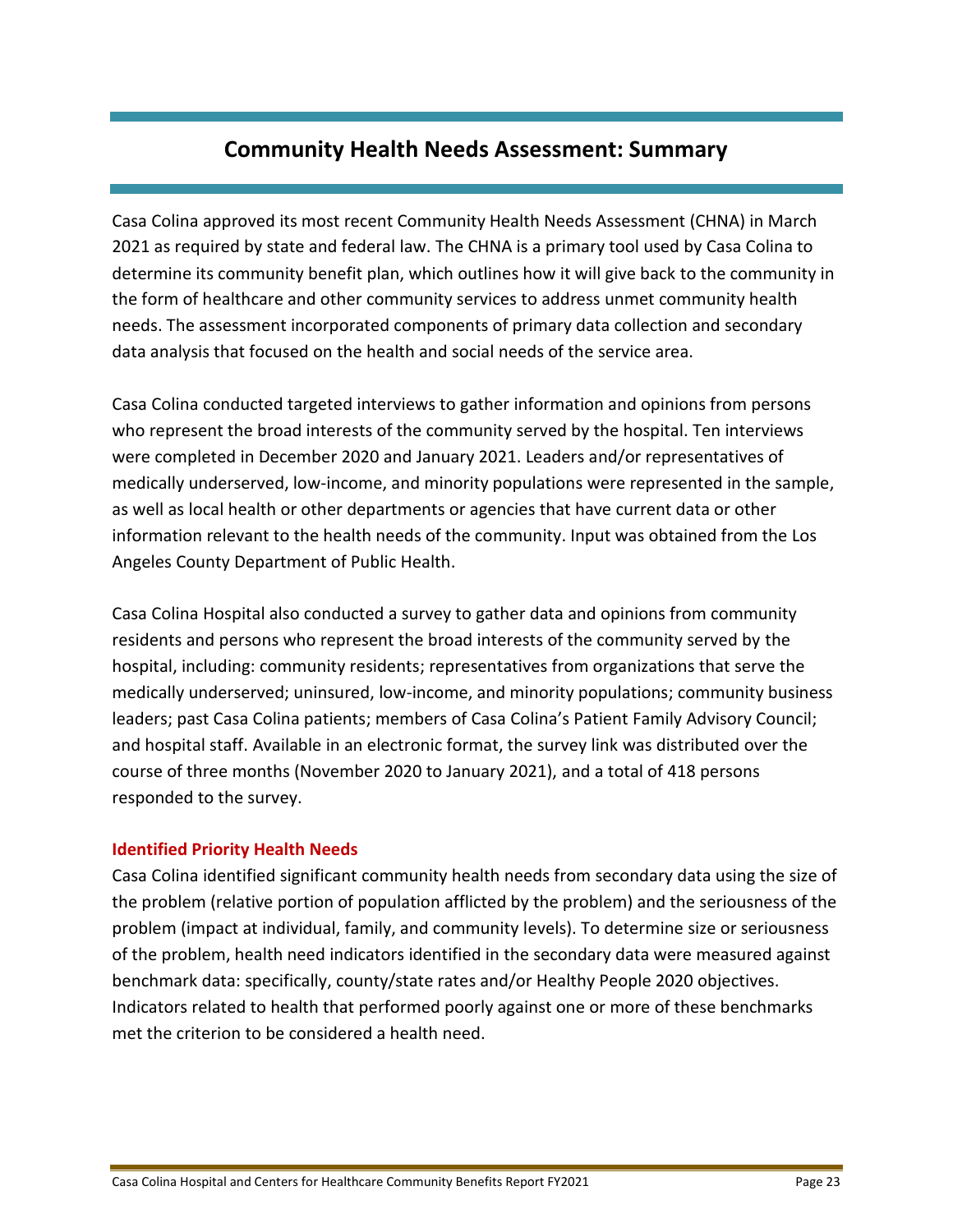Based on the most recent CHNA, the following were determined to be priority health needs in Casa Colina Hospital's service area:

- Access to healthcare, including community health insurance coverage rates, sources of medical care (e.g., doctor's office, community clinic, urgent care), availability of health providers, re-hospitalization rates, and delays in care.
- Health status and Chronic disease including overall health status; senior health indicators; and rates of chronic conditions such as diabetes, heart disease, high blood pressure, cancer, and COPD.
- Overweight and obesity including community overweight and obesity rates, fast food consumption, soda and other sugary beverage consumption, access to and affordability of fresh produce, and physical activity.
- Prevention practices including children's immunization rates, flu and pneumonia vaccination rates, and primary care accessibility.

The complete CHNA report and the prioritized health needs can be accessed [here.](https://www.casacolina.org/documents/2021-CHNA-FINAL-Casa-Colina.pdf) We welcome feedback on the Community Health Needs Assessment and Implementation Strategy. Please contact Casa Colina's Community Benefits Coordinator at 909-596-7733, extension 2217.

## **Community Benefits Implementation Plan FY2022**

Casa Colina Hospital continues to implement activities and programs to address the priority health needs in our service area. Given the current unprecedented situation due to Covid-19, Casa Colina anticipates some plans may be modified due to urgent community needs, and that situational restrictions may limit how we are able to support the health and well-being of at-risk individuals and families in our service area.

## **Significant Needs the Hospital Intends to Address**

As a result of the 2021 Community Health Needs Assessment, Casa Colina chose to address the following health needs through a commitment of community benefit programs and charitable resources: access to healthcare, chronic diseases, disabilities, preventive healthcare, and senior health. This plan spans the time period of 2022 - 2024.

## **Health Need: Access to Healthcare/Preventive Care Goal**

Increase access to the most appropriate level of healthcare and improve community health through preventive practices.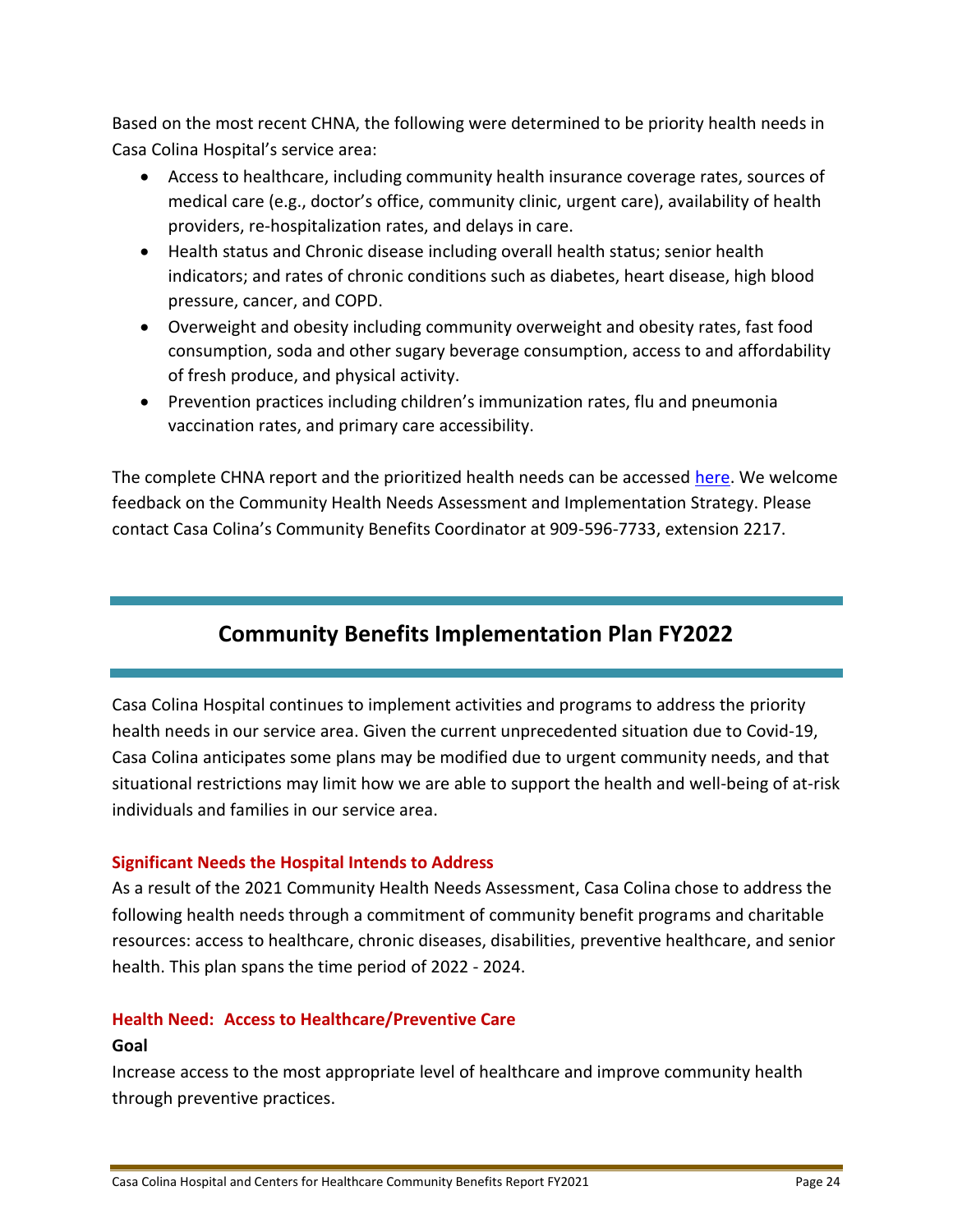## **Strategies**

- 1. Provide financial assistance for healthcare services consistent with Casa Colina's financial assistance policy.
- 2. Provide free health information, screenings, and resources at community events.
- 3. Provide free community sports injury screening clinics.
- 4. Offer free audiology screenings.
- 5. Communicate to service area residents how to access healthcare services through established communication methods and social media.

## **Health Need: Chronic Diseases**

## **Goal**

Reduce the impact of chronic diseases for individuals who have short- and long-term disabilities and increase focus on prevention, education, and treatment.

## **Strategies**

- 1. Provide access to specialized gyms and aquatic exercise programs through the community fitness program.
- 2. Provide education on pain management, disease prevention, treatment, and wellness.
- 3. Provide support groups for individuals with chronic diseases (arthritis, Multiple Sclerosis, Parkinson's disease, cardiovascular disease, and fibromyalgia) and their families.
- 4. Provide programs for pain management, injury prevention, disability awareness, technology, community resources, and specific skill acquisition for overall better health.
- 5. Increase the number of healthcare providers and allied health professionals who obtain training in the care of patients with chronic diseases.
- 6. Implement research focused on improving outcomes and overall function for individuals living with disabling conditions.

## **Health Need: Disabilities**

## **Goal**

Reduce the impact of disability on health and quality of life and increase the ability to live productive lives.

## **Strategies**

- 1. Provide independent and assisted wellness and fitness programs for people with disabilities.
- 2. Provide health education focused on disability prevention and treatment topics.
- 3. Provide support groups for individuals with disabilities, their families, and caregivers.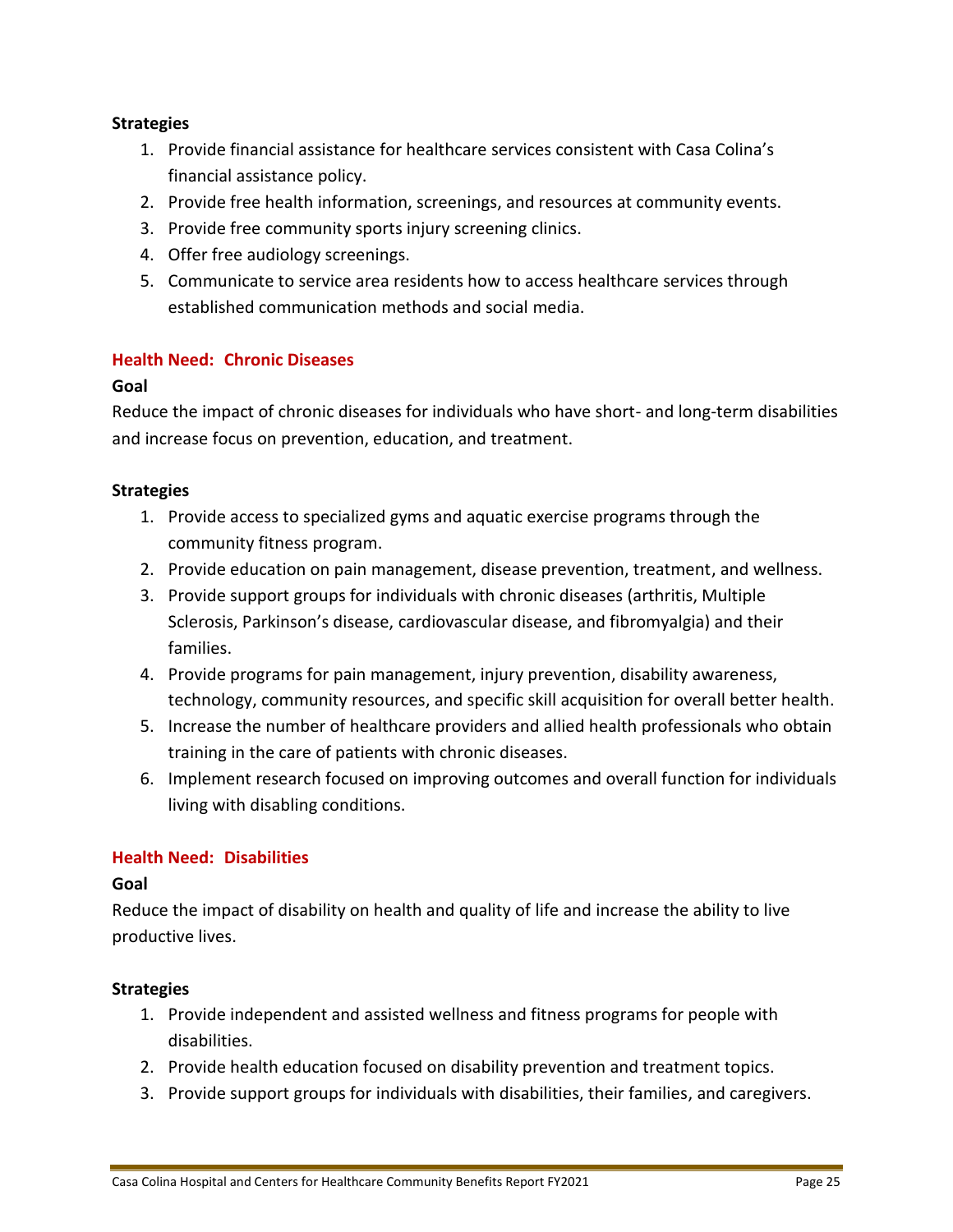- 4. Provide comprehensive support programs for persons with disabilities.
- 5. Offer a continuum of rehabilitation care, including but not limited to acute rehabilitation, long-term residential care, children's outpatient services, adult outpatient services, physician specialty clinics, and outdoor recreational services.
- 6. Educate and train healthcare providers and allied health professionals to focus on disability care.
- 7. Provide patient navigation services for individual's post-discharge with specific diagnoses (i.e., spine patients).
- 8. Recruit and train a compliment of medical providers to provide services for people with disabilities in one central location.
- 9. Advocate on a national and regional level for persons with disabilities.
- 10. Provide programs for kids to increase social skills and quality of life (Kids' Crew, Teen Scene, and Adventure Club).

## **Health Need: Senior Health**

## **Goal**

Assist seniors with mild to moderate impairments to maintain or improve their overall health and quality of life.

## **Strategies**

- 1. Provide education on healthy aging, prevention, treatment, and wellness.
- 2. Provide support groups for seniors, their families, and caregivers (stroke, arthritis, fibromyalgia, Parkinson's disease).
- 3. Provide programs for injury prevention and maintaining physical and cognitive functioning (i.e., vestibular balance screening).
- 4. Provide seniors with opportunities for specialized fitness programs.
- 5. Provide specialized evaluation services (i.e., senior evaluation program that gives seniors and their family a comprehensive look at the aging process and gives recommendation for regaining function and maintaining health.)
- 6. Offer free audiology screening.

## **Needs the Hospital Will Not Address**

Taking existing hospital and community resources into consideration, Casa Colina Hospital is choosing not to address overweight and obesity as identified in the CHNA. Casa Colina cannot address all the health needs present in the community, but it will concentrate on those priority health needs that it can most effectively address given its areas of focus and expertise. Casa Colina will continue to look for opportunities to address community needs and provide assistance where we can make a meaningful contribution.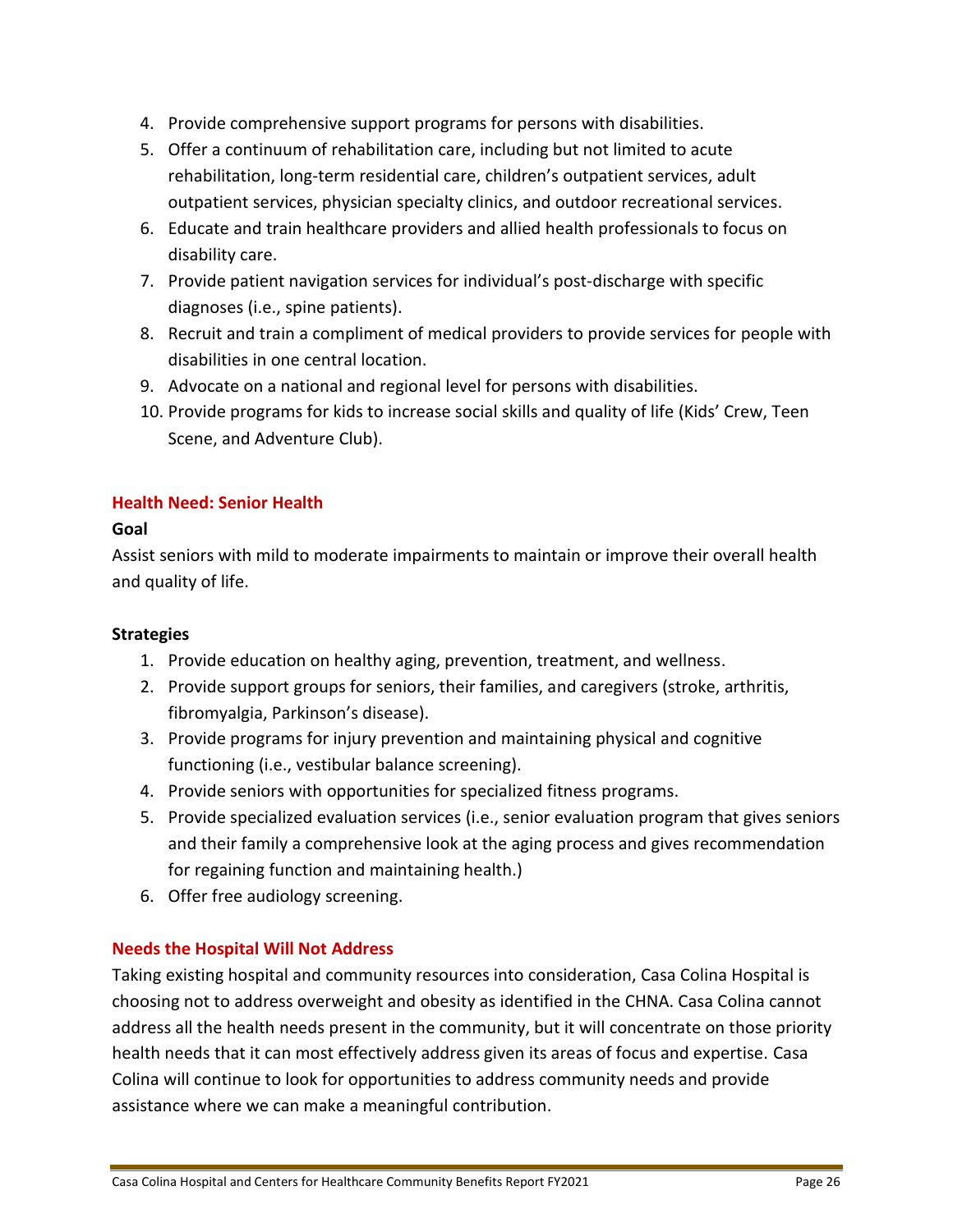## **Evaluation of Impact**

Casa Colina Hospital will monitor and evaluate the programs and activities outlined above as they impact people with disabilities and their wellness, productivity, and physical activity. The hospital has implemented a system to track strategy implementation. The Casa Colina reporting process includes the collection and documentation of program measures and collaborative efforts to address health needs.